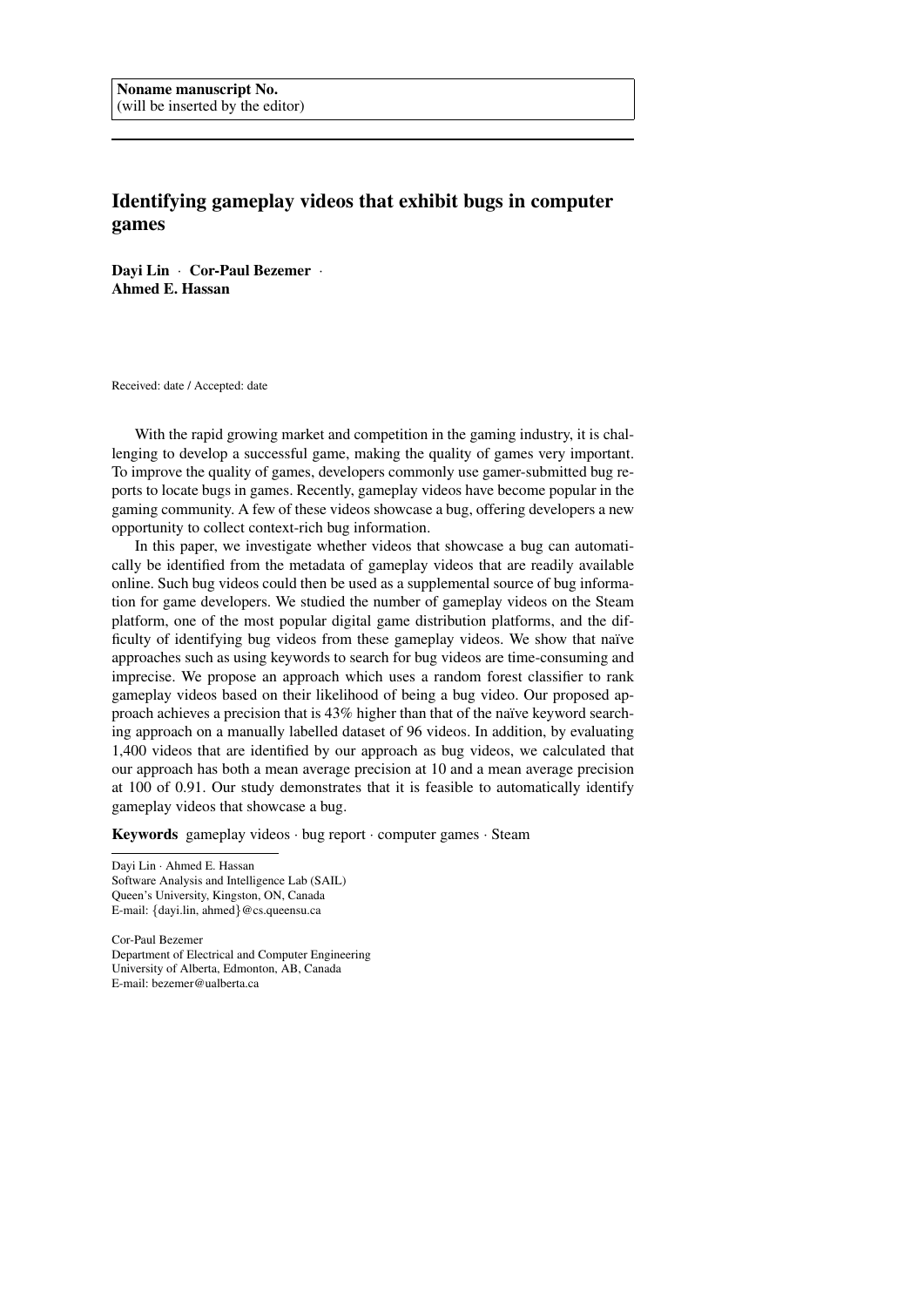# 1 Introduction

The gaming industry is a rapidly growing industry with a predicted market of over 90 billion U.S. dollars by 2020 [\[34\]](#page-29-0). In this competitive market, creating a successful game is an expensive and daunting task. It is necessary to invest a tremendous amount of effort to deliver high quality games, resulting in a *crunch culture* which pressures game developers into working long hours [\[33,](#page-29-1) [37\]](#page-30-0).

Despite the large efforts that are spent on the development process of a game, it is not possible to discover or fix all bugs in a game before releasing it to the market. Our prior work shows that 80% of the Steam games release urgent updates to fix issues such as feature malfunctions or game crashes [\[23\]](#page-29-2). A common practice to ensure the user-perceived quality of a game is to allow gamers to submit bug reports that describe any encountered bugs during gameplay. Many studios employ discussion forums or specific features in their games for gamers to report bugs (e.g., Blizzard [\[38\]](#page-30-1), EVE Online [\[4\]](#page-28-0), League of Legends [\[35\]](#page-29-3)). The discussion forums and in-game bug reporting features usually require gamers to provide a title for the bug, a detailed description of the bug, and the necessary steps to reproduce the bug. Unfortunately, to learn about bugs from bug reports, game developers are dependent on gamers to submit such reports.

One possibility to learn more about the problems that gamers encounter is by studying gameplay videos [\[22\]](#page-29-4). In recent years, gameplay videos have become popular in the gaming community. Two of the top five YouTube channels with the highest number of worldwide subscribers are related to gaming [\[8\]](#page-28-1). The Steam platform, one of the most popular online distribution platforms for games [\[26\]](#page-29-5), also allows gamers to share a link to and discuss their YouTube gameplay videos on the Steam Community website [\[43\]](#page-30-2). Gamers share gameplay videos that cover several topics including game tutorials, game play-throughs (i.e., a video of playing a game from start to finish), and game bugs. These bug videos open up a new opportunity for developers to collect information about bugs. Several studios have realized the value of bug videos, and encourage gamers to submit relevant screenshots or videos along with their bug report [\[4,](#page-28-0) [35,](#page-29-3) [38\]](#page-30-1), especially for bugs in the game's graphics ("should probably always have a screenshot" [\[38\]](#page-30-1)) and general functionality bugs (which "may only be visible in movies" [\[38\]](#page-30-1)).

In this paper, we conduct an in-depth study of gameplay videos that are posted by gamers. In addition, we study how bug videos can be identified automatically. We first conducted a preliminary study of 1,785,366 gameplay videos on the Steam platform, to understand the number of gameplay videos and the difficulty of distinguishing bug videos from other gameplay videos. We found that 21.4% of the games on the Steam platform receive more than 50 game videos, and up to a median of 13 hours of video runtime per day, and that a naïve keyword searching approach for identifying videos that showcase a game bug only achieves a precision of 56.25%. To help developers better leverage such bug videos, this paper proposes an approach that uses a random forest classifier to further rank the videos with their likelihood of showcasing a game bug, using features that are extracted from the metadata of videos (such as their length). Our evaluation shows that our proposed approach achieves a precision of 0.80, which is 43% higher than that of the naïve keyword searching approach, on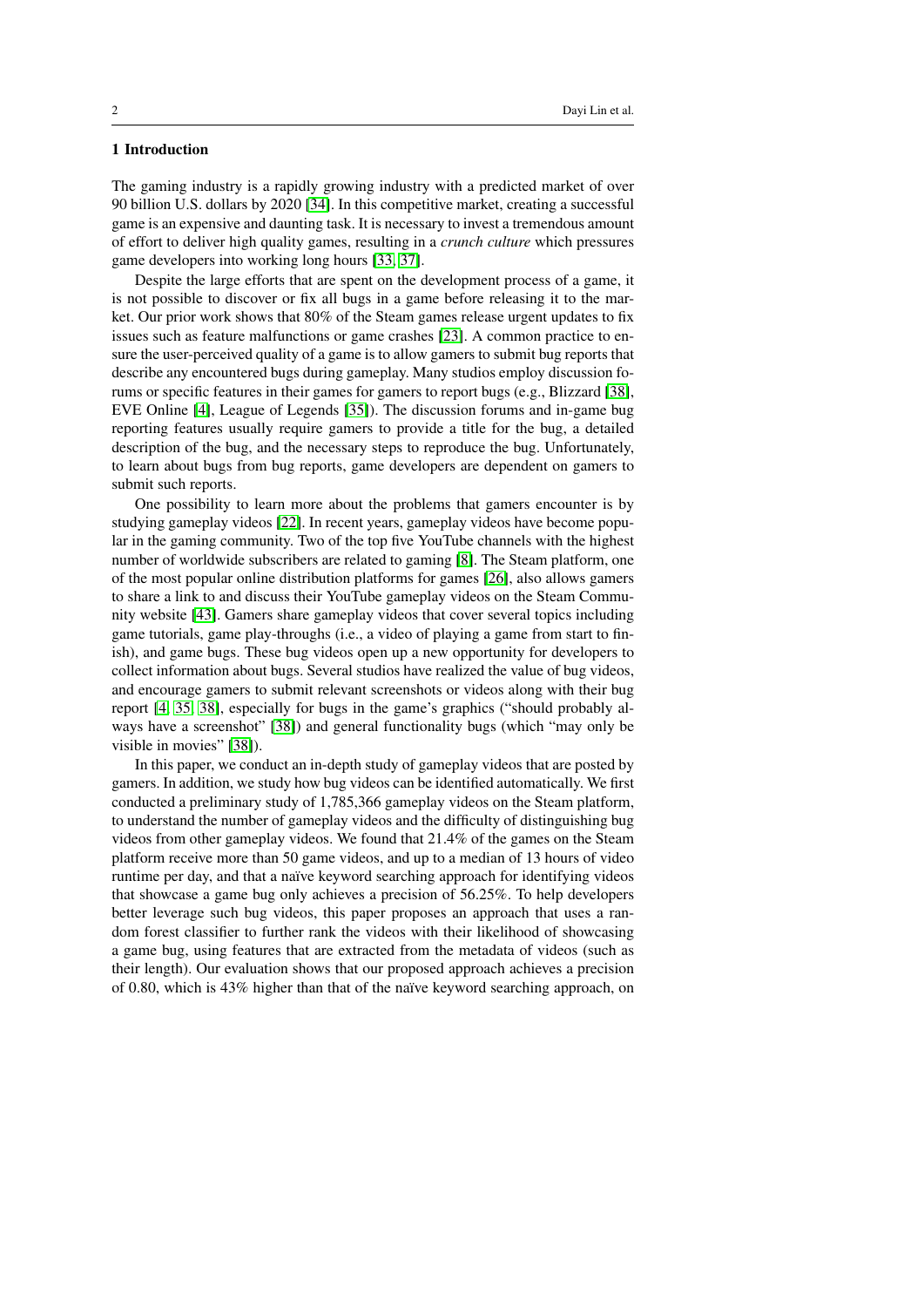a manually labelled dataset of 96 videos. In addition, by evaluating 1,400 videos that are identified by our approach as bug videos, we calculated that our proposed approach has both a mean average precision at 10 and a mean average precision at 100 of 0.91. Our study makes the following contributions:

- The first approach that showcases how to automatically identify bug videos with high precision.
- An analysis of the characteristics of videos that showcase a game bug.
- A labelled dataset and the metadata of 1,496 bug videos [\[25\]](#page-29-6) to enable further studies in this important research direction.

Paper Organization. The rest of this paper is organized as follows. Section [2](#page-2-0) provides a brief description of the Steam platform and YouTube Gaming channels. Section [3](#page-3-0) presents our methodology. Section [4](#page-7-0) presents the results of our preliminary study. Section [5](#page-13-0) describes our proposed approach to determine the likelihood of a gameplay video showcasing a game bug. Section [6](#page-22-0) discusses our results and gives directions for future work. Section [7](#page-24-0) discusses related work. Section [8](#page-26-0) discusses the threats to validity of our study. Finally, Section [9](#page-27-0) concludes the paper.

# <span id="page-2-0"></span>2 Background

In this section, we briefly describe YouTube and YouTube Gaming, and the Steam platform.

# 2.1 YouTube and YouTube Gaming

YouTube is one of Google's subsidiaries, and serves as the largest video-sharing website and the second-most popular website in the world [\[1\]](#page-27-1). YouTube allows users to view, upload, comment, rate, and share videos on various topics, such as video blogging, music videos, educational videos, and gameplay videos. When uploading a video to YouTube, the user will provide the title, description, keywords, and category of the video. YouTube provides a pre-defined set of categories for users to choose from, such as "Sports", "Education", and "Gaming". If a user selects "Gaming" as the category of the video, YouTube would ask the user to enter the title of the game that is associated with the video.

Videos on YouTube are aggregated into channels. Each user has their own YouTube channel, which contains the videos that they uploaded. In addition, YouTube automatically aggregates videos into system-generated channels, such as YouTube Gaming channels [\[46\]](#page-30-3). YouTube Gaming<sup>[1](#page-2-1)</sup> is a site under YouTube that is dedicated to gaming videos and channels. When a user uploads a video under the "Gaming" category, and provides the title of the associated game, YouTube automatically adds the video into the YouTube-generated gaming channel for that game, and labels the viewing page of the video with the title of the game, with a link to the YouTube Gaming channel of the game. However, unlike user-owned channels, the system-generated channels for specific games do not provide an exhaustive list of all the videos under the channels.

<span id="page-2-1"></span><sup>1</sup> <https://gaming.youtube.com/>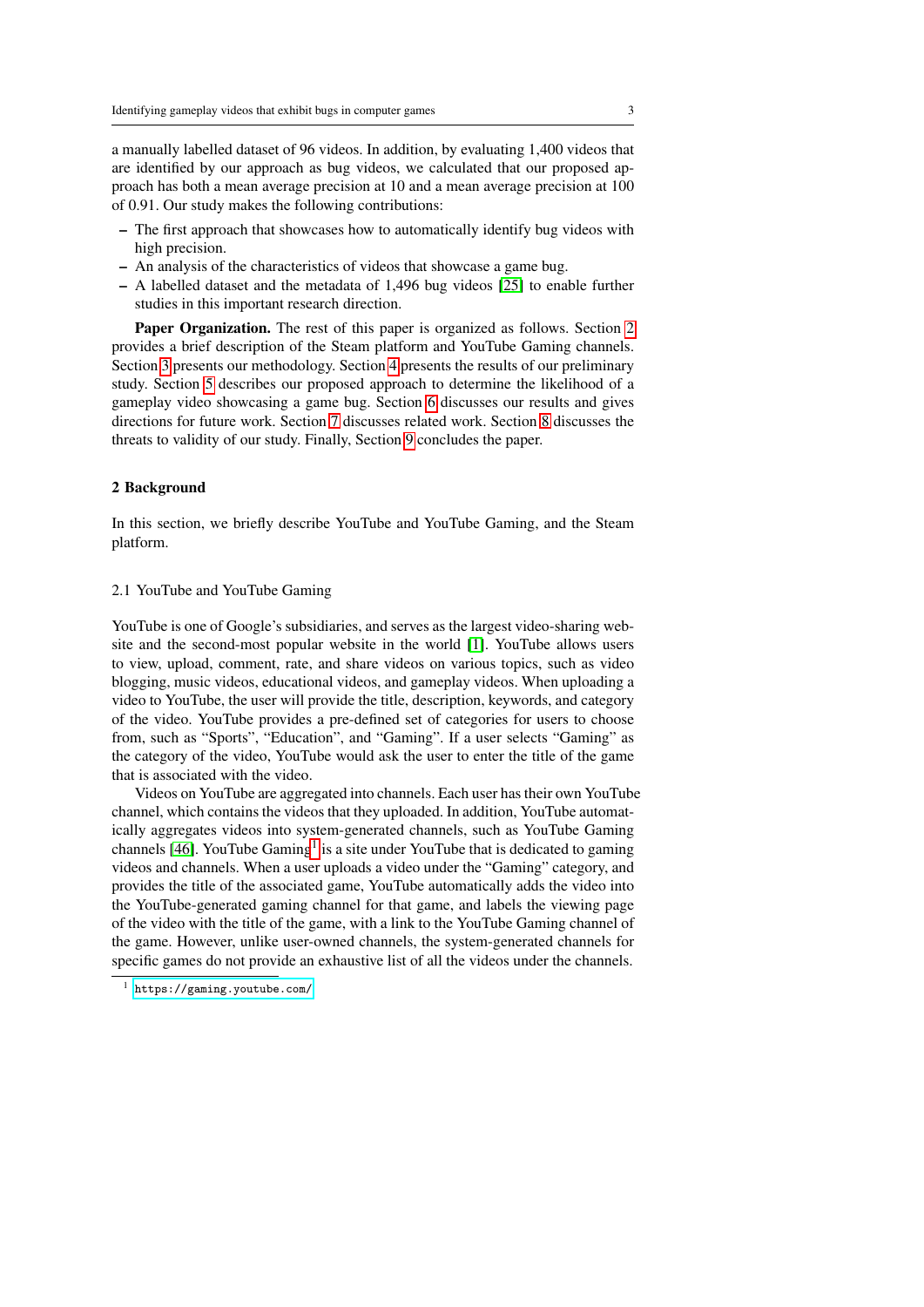<span id="page-3-1"></span>

| # of studied Steam games                        | 16.252    |
|-------------------------------------------------|-----------|
| # of unique video posts in the Steam Community  | 1,785,366 |
| # of Steam videos that are available on YouTube | 1.636.689 |
| # of non-Steam games for verification           |           |
| # of YouTube videos for non-Steam games         | 20,754    |

Table 1: Gameplay video dataset description

# 2.2 The Steam Platform

Steam is a PC game distribution platform that is developed by Valve Corporation, and is considered as one of the largest digital distribution platforms for PC games [\[26\]](#page-29-5), with more than 23,000 games available [\[44\]](#page-30-4). The Steam platform has two major components: the Steam Store [\[44\]](#page-30-4), and the Steam Community [\[43\]](#page-30-2), which provide digital rights management (DRM) and social networking services respectively.

The Steam Store allows a gamer to purchase games or activate games that are purchased through third-party vendors. Such games are stored in the gamer's Steam library, and can be launched through the Steam client.

In addition, the Steam Community provides gamers with social network-like features, including friends lists, game reviews, discussion forums, and markets for ingame items. The Steam Community also allows gamers to share audiovisual content, such as screenshots and videos, under each game's community page. It is worth noting that the Steam platform does not provide a video storage service. To post a video for a game on the Steam Community, a gamer needs to upload the video to YouTube first, then authorize the Steam platform to access the gamer's YouTube account for the list of potential videos for posting. The gamer can then select videos that they wish to share, and associate the videos with games. The videos are then posted on the gamer's profile page on Steam. Gamers are allowed to edit the title and the description of a video post, which are filled by default with the video's YouTube title and description.

#### <span id="page-3-0"></span>3 Methodology

In this section, we describe our methodology. First, we describe how we extracted and processed our data. In general, we collected metadata of videos for games on the Steam platform (i.e., Steam games) and for games that are not on the Steam platform (i.e., non-Steam games). Table [1](#page-3-1) presents the description of our collected dataset. Figure [1](#page-4-0) gives an overview of our data collection process. Second, we describe the statistical and classification techniques that we use throughout our study.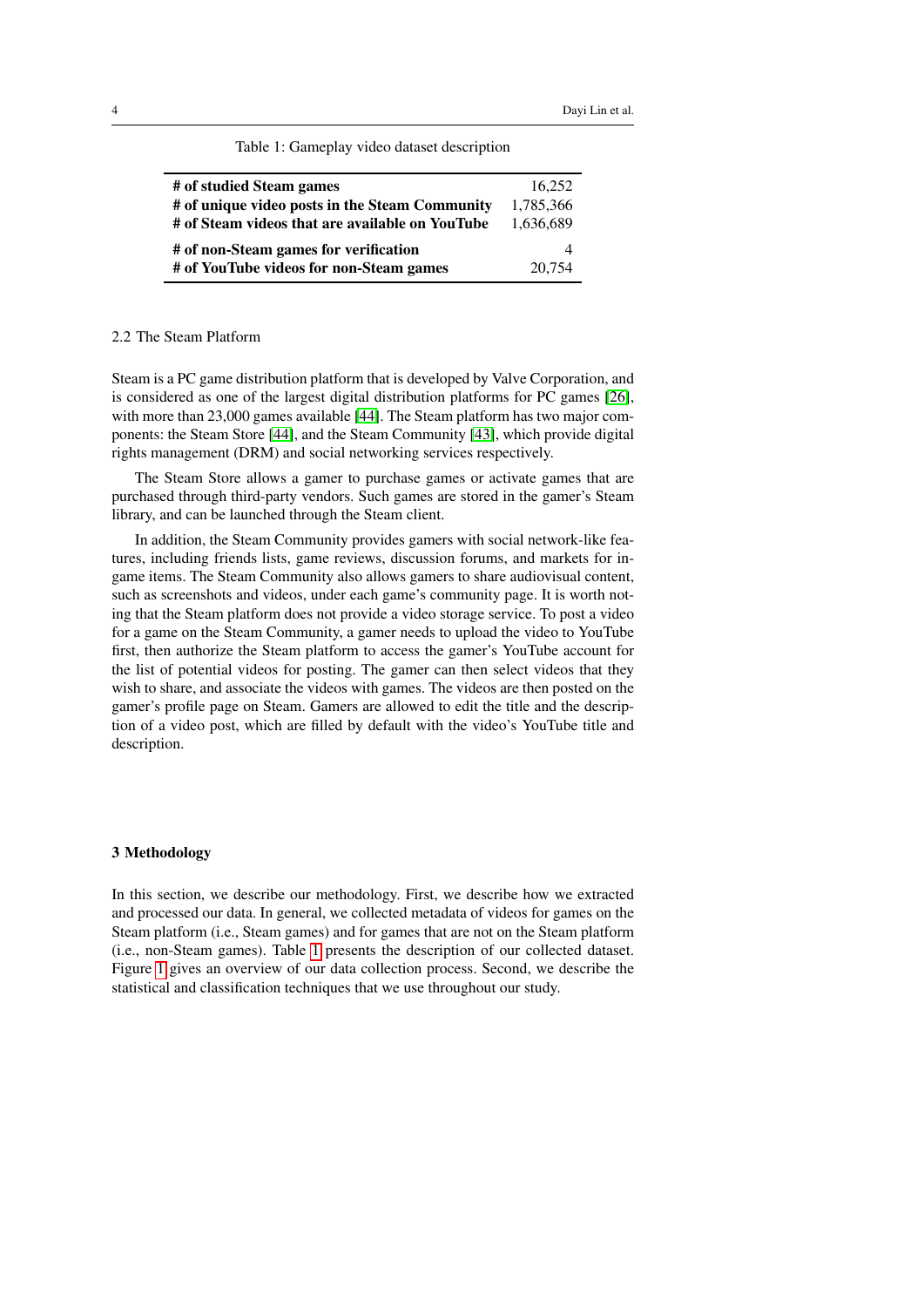<span id="page-4-0"></span>

Fig. 1: Overview of the data collection process for our study of gameplay videos

# <span id="page-4-1"></span>3.1 Collecting videos for Steam games

To collect videos for Steam games, we first collected a list of all Steam games from the Steam Store. We took a snapshot of all the 16,252 games that were available in the Steam Store on August 1st, 2017, using a customized crawler (i.e., a tool that automatically collects the required data).

We then developed a customized crawler that collects video posts for each Steam game in the Steam Community. For each Steam game in the collected game list, the crawler visited its Steam Community page, and collected all the video posts on the Steam Community for that game. Specifically, the crawler collected the following information for each video post: title, description, and the YouTube link of the video. The crawler also recorded the specific Steam game to which a video post belongs. Table [2](#page-5-0) gives an example of a video post.

In total, we collected 1,989,140 video posts on the Steam Community for all the games. We noticed that there were some video posts with the same YouTube links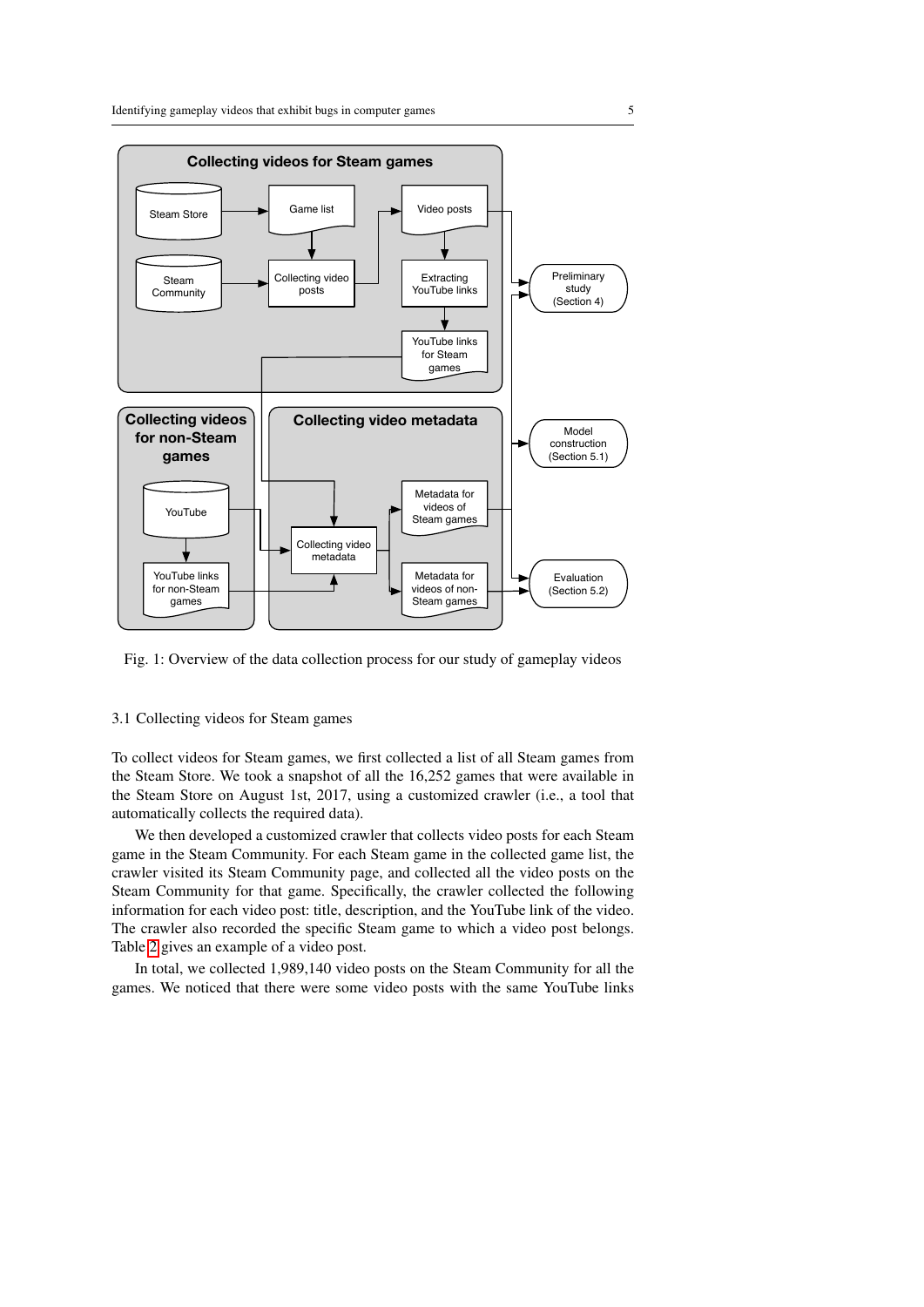<span id="page-5-0"></span>

| Title                        | Fallout New Vegas Hardest punch |
|------------------------------|---------------------------------|
| <b>Description</b>           | I hit him so hard he broke      |
| <b>YouTube link</b>          | https://youtu.be/-TiTf5G4wpg    |
| <b>Associated Steam game</b> | Fallout: New Vegas <sup>1</sup> |

Table 2: An example of a video post

<sup>1</sup> <https://store.steampowered.com/app/22380/>

(i.e., different video posts for the same video). We observed that the video posts with duplicated YouTube links are posted by the same Steam accounts under the same game, potentially by mistake. We removed such duplicate video posts. We collected a total of 1,785,366 unique YouTube links for videos of Steam games.

<span id="page-5-2"></span>3.2 Collecting videos for non-Steam games

To evaluate the generalizability of our results, we used a customized crawler to collect the YouTube videos for games that were not released on the Steam platform. This crawler is available in the supplementary material of our paper [\[25\]](#page-29-6). We focused on games that were published by Electronic Arts (EA), as many recent AAA games<sup>[2](#page-5-1)</sup> from EA were exclusively released on EA's own online distribution platform for PC games, the Origin platform [\[9\]](#page-28-2) (and hence not on Steam). We selected 4 EA Origin exclusive games that have a large number of gameplay videos on YouTube, i.e., FIFA 16, FIFA 17, NHL 16, and NHL 17. As the YouTube Gaming channels do not provide a comprehensive list of all videos under a game's channel, the crawler first used the search function provided by YouTube to search for videos with keywords being the title of the game, then it visited the page of each video in the search result to confirm whether the video is associated with the target game. In total, we collected 20,754 videos for the 4 studied games that are not on the Steam platform.

# 3.3 Collecting video metadata

For each YouTube video collected in Section [3.1](#page-4-1) and Section [3.2,](#page-5-2) we used a customized crawler to collect the video's metadata on YouTube. In particular, we collected the title, category, description, tags, and length (in seconds) for each video.

We noticed that 148,677 YouTube links from the Steam Community were not accessible on YouTube at the time of crawling, due to the following reasons:

- The uploader deleted the video
- The video violated copyright from a third party company
- The video is being processed (e.g., transcoded)
- The video is private
- The video violated YouTube's Terms of Service

<span id="page-5-1"></span><sup>2</sup> Games with the highest budgets for development and promotion.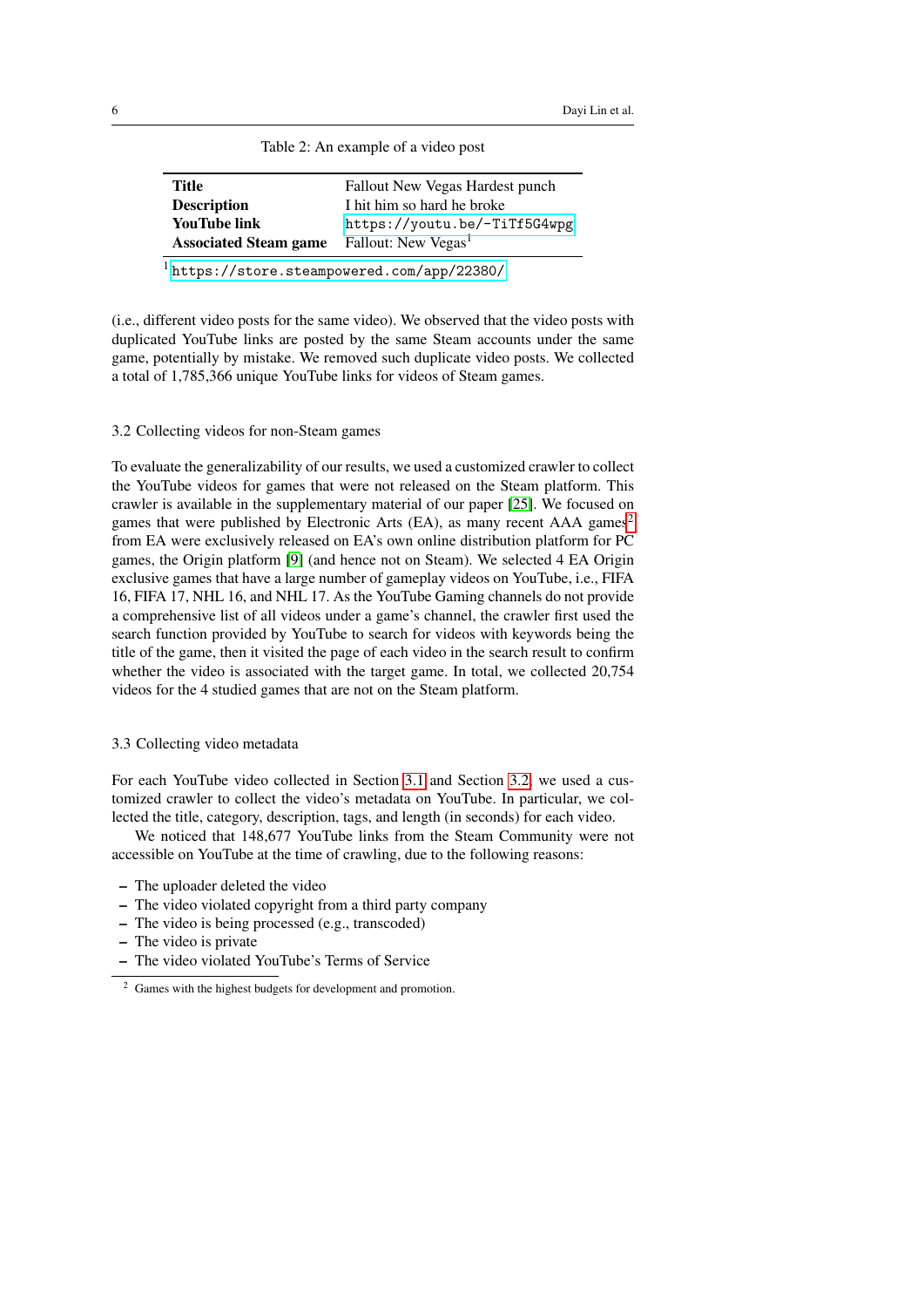- The video is not available in the country from which our crawler ran (i.e., Canada)
- The YouTube account that is associated with the video has been terminated

In total, we collected the metadata for 1,657,443 YouTube videos (1,636,689 for Steam games and 20,754 for non-Steam games), which were uploaded by 323,325 Steam accounts. For the videos of the Steam games, we linked each video's metadata from YouTube to the specific video post on the Steam Community.

To the best of our knowledge, there is no explicit rule in Steam's Terms of Service and Copyright that forbids the crawling of publicly available pages on the Steam Store/Steam Community. We also did not crawl any sub-urls that are explicitly disallowed by Steam's robots.txt. All information from YouTube was collected through their API, following their regulations about data collection.

#### 3.4 Used classification techniques

In our study, we use a classifier to determine the likelihood that a game video show-cases a bug in a game. In Section [4,](#page-7-0) we use a keyword search 'classifier' as a naïve approach for identifying bug videos. In Section [5,](#page-13-0) we compare the performance of the logistic regression, neural network and random forest classifiers for identifying bug videos. We explain the concept of the classifiers that we used below.

- **Keyword search:** A naïve classifier that searches for the occurrence of certain keywords in the video metadata.
- Logistic regression: A logistic regression classifier captures the relation between one or more independent variables (i.e., the metadata) and one dependent variable (i.e., bug video or non-bug video) using a polynomial expression and a sigmoid function.
- Neural network: A neural network classifier mimics the brain at a small scale. A neural network consists of an input and output layer with multiple hidden layers in between. The hidden layers contain neurons, which are connected to each other through weighted connections. During the supervised training of the network, the weights on the connections are optimized for the classification task for which the network is trained. A neural network decides on the value of the dependent variable by following the connections between the input and output layers based on the input data and the connection weights.
- **Random forest [\[16\]](#page-28-3):** A random forest consists of multiple decision trees that are based on randomly-selected subsets of the training data and features. A decision tree traverses a tree structure from the root to a leaf to make a decision based on the input data and the conditions in the tree. Each leaf node in a decision tree corresponds to a value of the dependent variable. A random forest decides on the value of the dependent variable by taking a majority vote across the decision trees in the forest.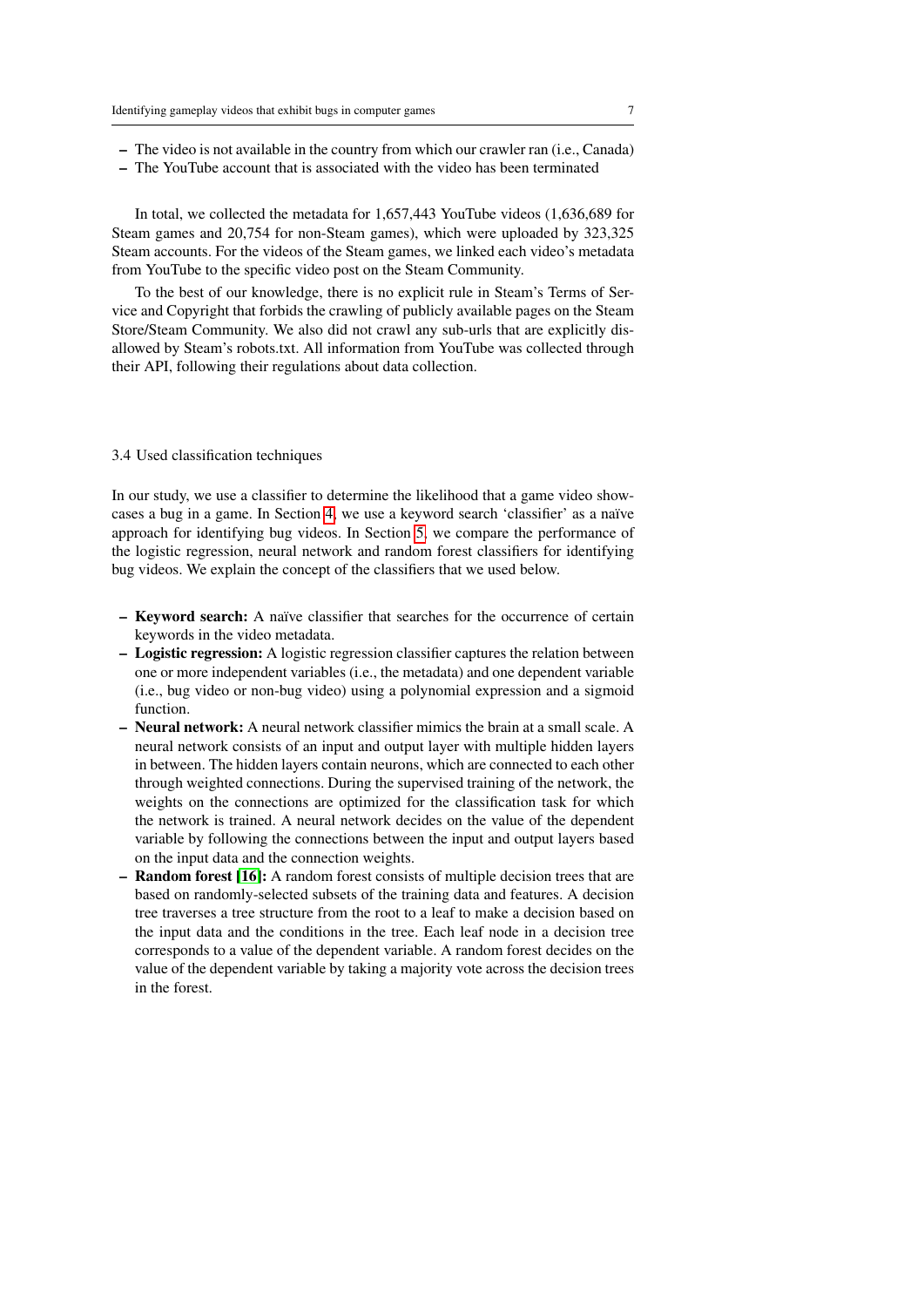3.5 Used statistical techniques

In our study we use the Wilcoxon rank sum test to compare distributions of values. The Wilcoxon rank sum test is an unpaired, non-parametric statistical test of which the null hypothesis is that two input distributions are identical. We use a nonparametric test as it does not require the input distributions to be normally distributed. We use a threshold of 0.05 for the Wilcoxon rank sum test's p-value to decide whether the null hypothesis is rejected. If the p-value of the test is smaller than 0.05, the null hypothesis is rejected and we conclude that the distributions are significantly different.

While the Wilcoxon rank sum test indicates whether two distributions are significantly different, it does not quantify the magnitude of the difference. To further quantify the magnitude of the difference of the two distributions, we computed Cliff's delta *d* [\[28\]](#page-29-7) effect size. We used the following threshold for interpreting *d*, as proposed by Romano et al. [\[36\]](#page-29-8):

$$
\text{Effect size} = \begin{cases} \text{negligible}(N), & \text{if } |d| \leq 0.147. \\ \text{small}(S), & \text{if } 0.147 < |d| \leq 0.33. \\ \text{medium}(M), & \text{if } 0.33 < |d| \leq 0.474. \\ \text{large}(L), & \text{if } 0.474 < |d| \leq 1. \end{cases}
$$

For example, a Cliff's delta of 0.1 indicates that while the difference between two distributions may be significant, it has a negligible magnitude (and may not be that relevant in practice). In contrast, a Cliff's delta of 0.5 indicates that the magnitude of the difference is large.

# <span id="page-7-0"></span>4 Preliminary Study of Gameplay Videos on the Steam Platform

As there exists no prior research on mining gameplay videos from the Steam platform, in this preliminary study, we aim at providing an overview of such videos. In addition, as shown in prior work [\[22\]](#page-29-4), gameplay videos contain valuable information for game developers, such as game bugs. In our preliminary study, we examined the effort that is needed for developers to identify gameplay videos that showcase a game bug (i.e., *bug videos*) on the Steam platform.

*Approach:* We examined the effort that is required from developers to identify bug videos using two naïve approaches:

1. Watch all videos of a game. To identify bug videos from the pool of all posted videos of a game on the Steam platform, the most accurate way is to manually watch all the videos of a game. As the bug may show up at the end of the video, it is necessary to watch the whole video to locate the bug. Hence, we calculated the number of videos and the accumulated video length for each game, to understand the effort that would be needed by developers to watch all the videos of their games.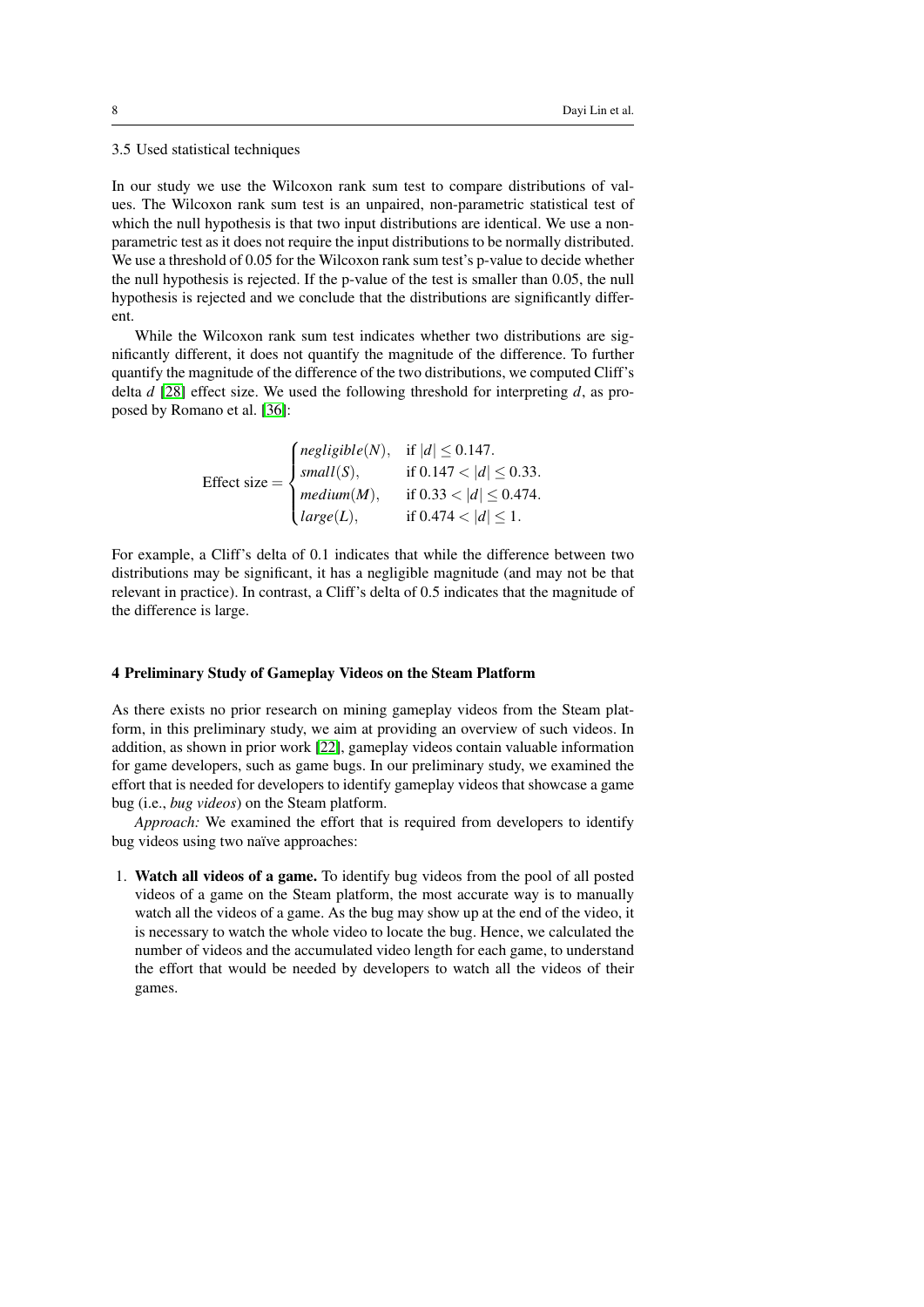<span id="page-8-0"></span>

|        |  | Predicted                                                                                 |                                           |  |  |  |  |
|--------|--|-------------------------------------------------------------------------------------------|-------------------------------------------|--|--|--|--|
|        |  | Bug videos                                                                                | Not bug videos                            |  |  |  |  |
| Actual |  | True Positive (TP)<br>Bug videos True Positive (TP)<br>Not bug videos False Positive (FP) | False Negative (FN)<br>True Negative (TN) |  |  |  |  |

Table 3: Confusion matrix for identifying bug videos

2. Search for keywords. Another naïve approach to identify bug videos is to search for the occurrence of certain keywords in the video metadata (e.g., in the title, description, and tags). Hence, we applied a naïve keyword searching approach to game videos to evaluate its performance, and to understand if such an approach would be effective for developers.

We consider the problem of identifying bug videos as a binary classification problem, i.e., we classify all the videos of a game into two classes: bug videos (True), or not bug videos (False). Hence, we have the confusion matrix as shown in Table [3.](#page-8-0)

The precision of an approach to identify bug videos can be calculated as  $\frac{TP}{TP+FP}$ . We use precision instead of recall to evaluate the performance of an approach because we consider bug videos as a supplemental source of bug reports (in addition to textual issue reports). Therefore, we prefer missing actual bug videos over wrongly identifying videos as bug videos, so that developers would not waste time watching non-bug videos.

There are five text fields in the metadata we collected for videos that are used for the keyword search: the Steam video post title and description, and the YouTube title, description, and tags. Note that the Steam and YouTube title and description are not always the same.

To find suitable keywords to search for bug videos, we used the following process:

- 1. Removing stop words. Stop words (e.g., "the") have a high occurrence in the studied text and are irrelevant to the study. We removed the stop words from the text fields in the metadata using the stop word list provided by the Natural Language Toolkit (NLTK) [\[32\]](#page-29-9). The NLTK provides a collection of tools that can be used to preprocess natural language data.
- 2. Stemming. To avoid different forms of the same word (e.g., "argue", "argued", "argues", "arguing") being recognized as different words, we stemmed (e.g., "argu") all the words in the text fields in the metadata using NLTK. As the stop word list from NLTK is not stemmed, we apply stemming after removing the stop words.
- 3. Removing uncommon words. Words occurring in a very small number of videos may be game-specific and hence not helpful for identifying bug videos across all games. For each remaining word, we counted the number of videos that contain the word in their metadata. Then we kept the words that occur in more than 1,636 videos (0.1% of the number of collected videos that are available on YouTube).
- 4. Selecting bug-related keywords. We manually checked each of the words and selected a list of keywords that are related to bugs in games. Table [4](#page-9-0) shows the keywords that we selected (lower case, singular form).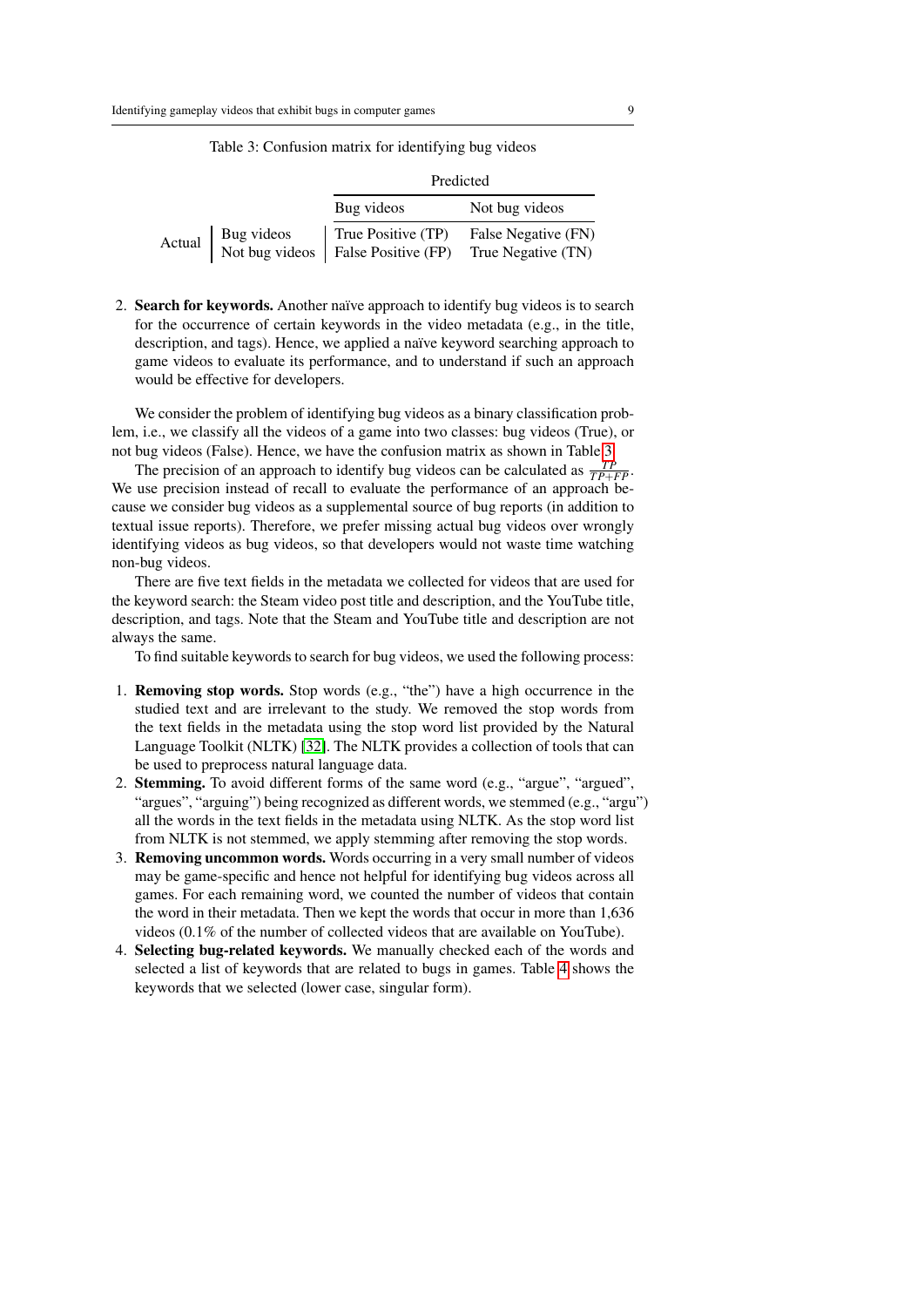<span id="page-9-1"></span><span id="page-9-0"></span>

| <b>Groups</b> | <b>Keywords</b> (# of videos)                                                                                | <b>Description</b>                                                                |
|---------------|--------------------------------------------------------------------------------------------------------------|-----------------------------------------------------------------------------------|
| Bug<br>Hack   | bug $(32,166)$ , glitch $(28,025)$<br>hack (28,459), hacker (8,405),<br>cheat $(21,639)$ , cheater $(6,336)$ | Directly related to bugs<br>Hackers / cheaters in a game make<br>use of game bugs |

Table 4: Selected keywords for matching



Fig. 2: The distribution of the number of videos of each game. The vertical line shows the median value of the distribution.

When selecting the keywords, we noticed an interesting keyword "wtf", which occurs in 16,649 videos' metadata. "Wtf" is a unique label for gameplay videos that record surprising moments in the gameplay, either an unexpected event or an impressive operation. We did not include "wtf" in our keyword list, as we observed that it is very noisy for identifying game bug videos. However, it may be interesting for developers to include this keyword, if their resources for watching these videos permit to do so. The "hack" and "cheat" keywords are often used to indicate a loophole in the game. As we show in our prior work [\[23\]](#page-29-2), loopholes are one of the main reasons for releasing an urgent update (to fix the loophole) and hence are considered bugs by game developers.

*Findings:* 21.4% of the studied games have more than 50 videos on the Steam platform. Figure [2](#page-9-1) shows the distribution of the number of videos for each game. Games on the Steam platform have a median of 9 videos. 3,483 (21.4%) games have each received more than 50 game videos. The game with the most game videos on the Steam platform is the *Counter-Strike: Global Offensive* game, for which 352,443 game videos were posted.

26.2% of the games on the Steam platform received an accumulated length of more than 10 hours of game video, with the longest accumulated length for a particular game reaching over 3 years. Figure [3](#page-10-0) shows the distribution of the accumulated length of game videos for each game. Games on the Steam platform received a median accumulated length of 136 minutes (2.3 hours) of game videos. We calculated that 3,026 (26.2%) games receive an accumulated length of more than 10 hours, and 1,926 (16.7%) games receive an accumulated length of more than 24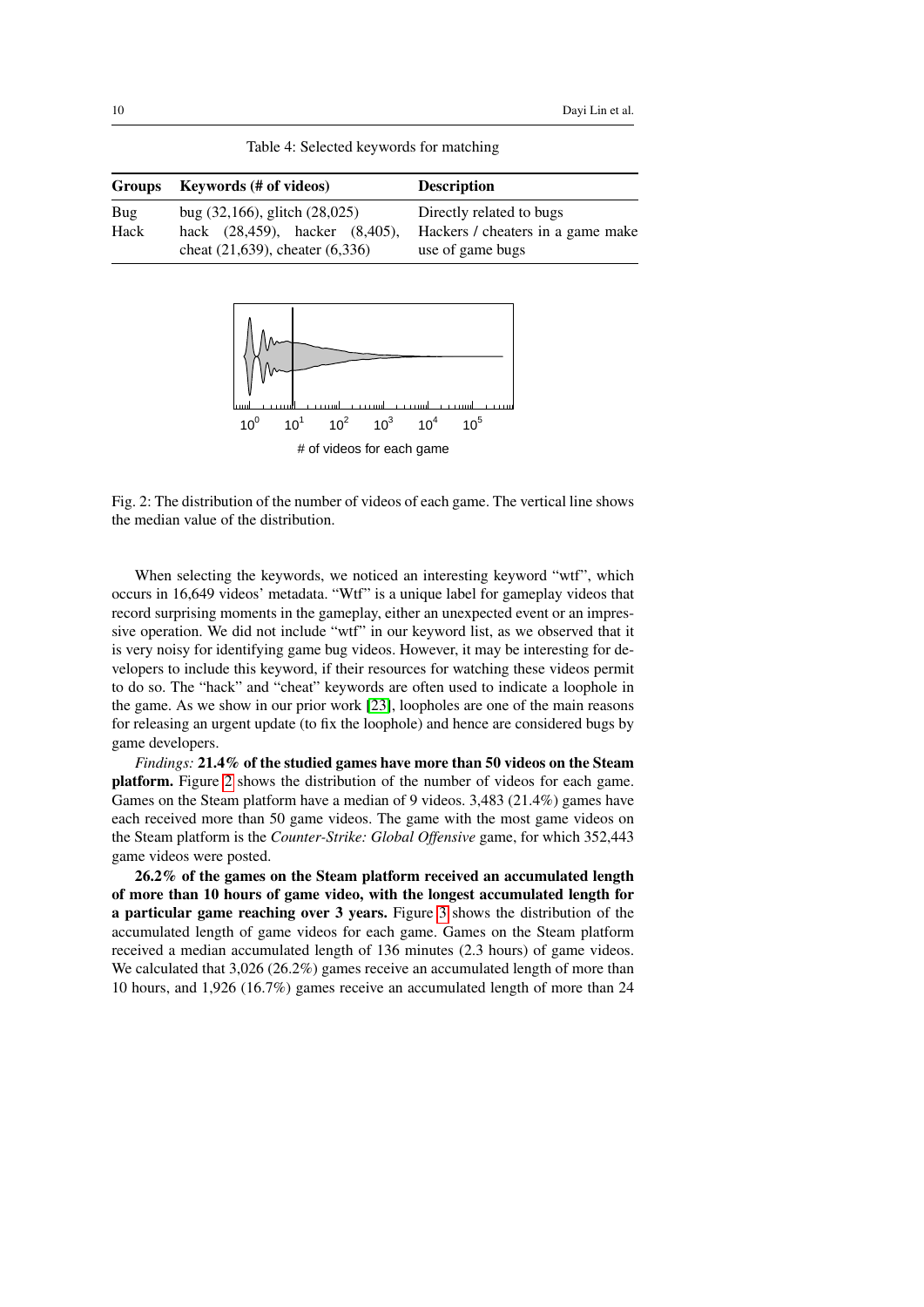<span id="page-10-0"></span>

<span id="page-10-1"></span>Fig. 3: The distribution of the accumulated length of videos of each game. The vertical line shows the median value of the distribution.



Fig. 4: The distribution of the accumulated length of videos of each game per day. The vertical line shows the median value of the distribution.

hours (1 day) of game videos. The longest accumulated length of game videos that was received by a single game is 1,593,005 minutes (3.03 years – for the *Counter-Strike: Global Offensive* game).

To further demonstrate the workload for developers to watch gameplay videos everyday, we calculated the accumulated length of videos for each game per day. Figure [4](#page-10-1) shows the distribution of the median accumulated length of videos per day. The median value of the distribution is 16.38 minutes, with a maximum of 13.27 hours, suggesting that in general developers of a game will receive around 16 minutes of videos in a day; and in extreme cases, developers can receive up to 13 hours of gameplay videos on median in a day.

Using keywords to identify bug videos has a precision of 56.25%. We applied the keyword searching approach to all 1,636,689 gameplay videos for Steam games that are available on YouTube. In total, the keywords matched 83,321 videos. We randomly selected a statistically representative sample of 96 videos from the videos that matched the keywords (with 95% confidence level and 10% confidence interval), and manually verified whether they are bug videos, by watching the full video. The total runtime of the 96 videos in the sample is 14.97 hours, which underlines the value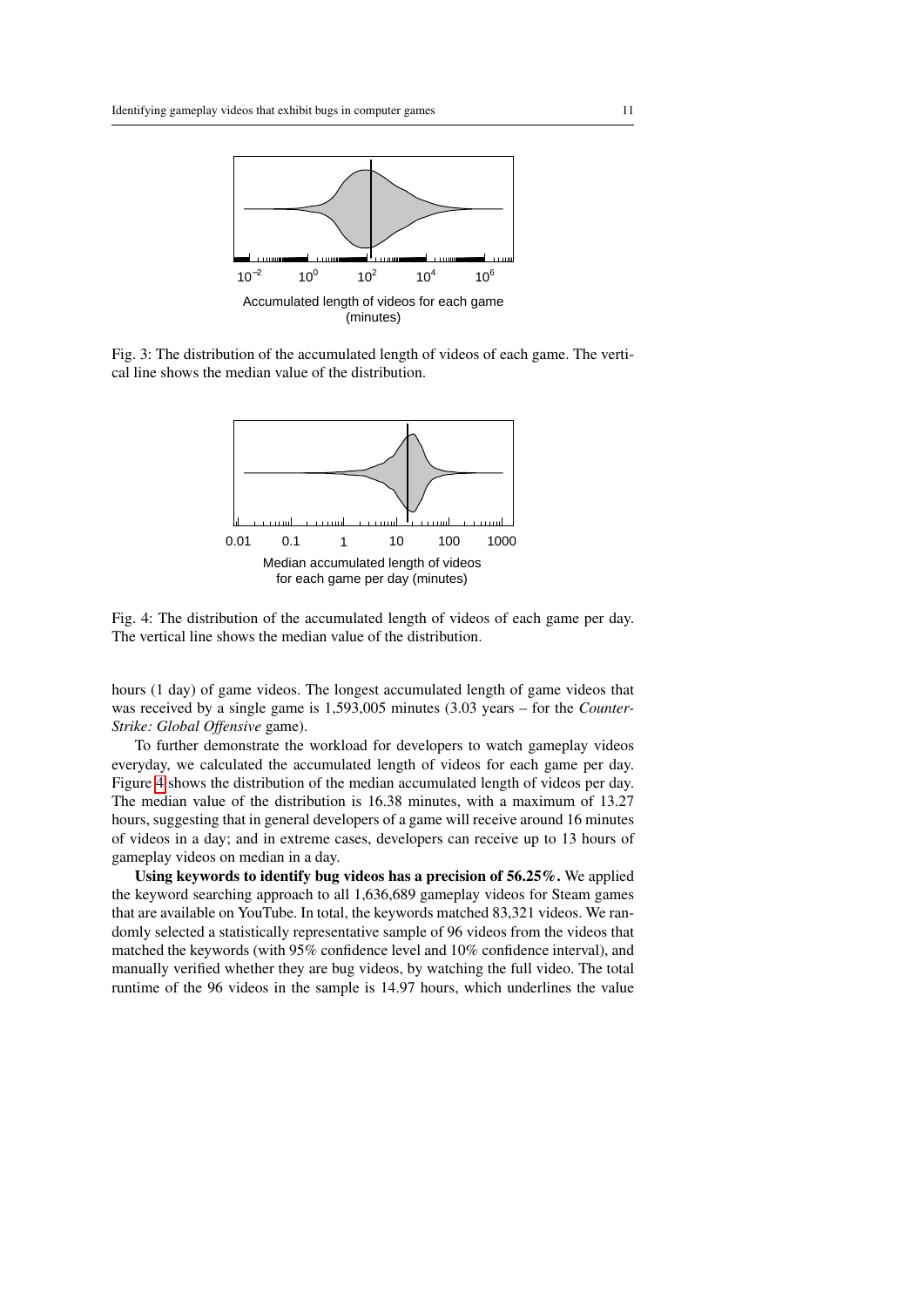<span id="page-11-2"></span>

<span id="page-11-3"></span>Fig. 5: The distribution of the ratio of the number of videos by the top 3 Steam accounts to the total number of videos of each game.



Fig. 6: The distribution of the ratio of the number of videos by the top 3 Steam accounts to the total number of videos of games with less than 100 videos and at least 100 videos.

of automatically identifying bug videos. In total, 54 out of these 96 videos are bug videos. Hence, the precision of a naïve keyword searching approach for identifying bug videos is 56.25%. We manually checked the false positives to understand the reasons behind the low precision of the keyword searching approach, and we extracted the following cases for the false positives:

- Advertising other bug videos under the same channel in the description
- Stuffing irrelevant keywords [\[11\]](#page-28-4) in the description that include our keywords
- Videos about games that themselves involve the keywords (e.g. *Age of Barbarian*: a "hack and slash" game<sup>[3](#page-11-0)</sup>; *Bug Butcher*: a game about catching bugs<sup>[4](#page-11-1)</sup>)

The majority of videos of most games are posted by a few Steam accounts, while each account only posts videos for a few games. For each game, we sum up the number of video posts that are posted by the top 3 Steam accounts with the highest number of video posts, and calculated the ratio of the sum to the total number of video posts the game received. Figure [5](#page-11-2) shows the distribution of the ratio.

<span id="page-11-0"></span><sup>3</sup> <https://www.youtube.com/watch?v=W9in3AEYuJk>

<span id="page-11-1"></span><sup>4</sup> <https://www.youtube.com/watch?v=pnFuzq8Ii8o>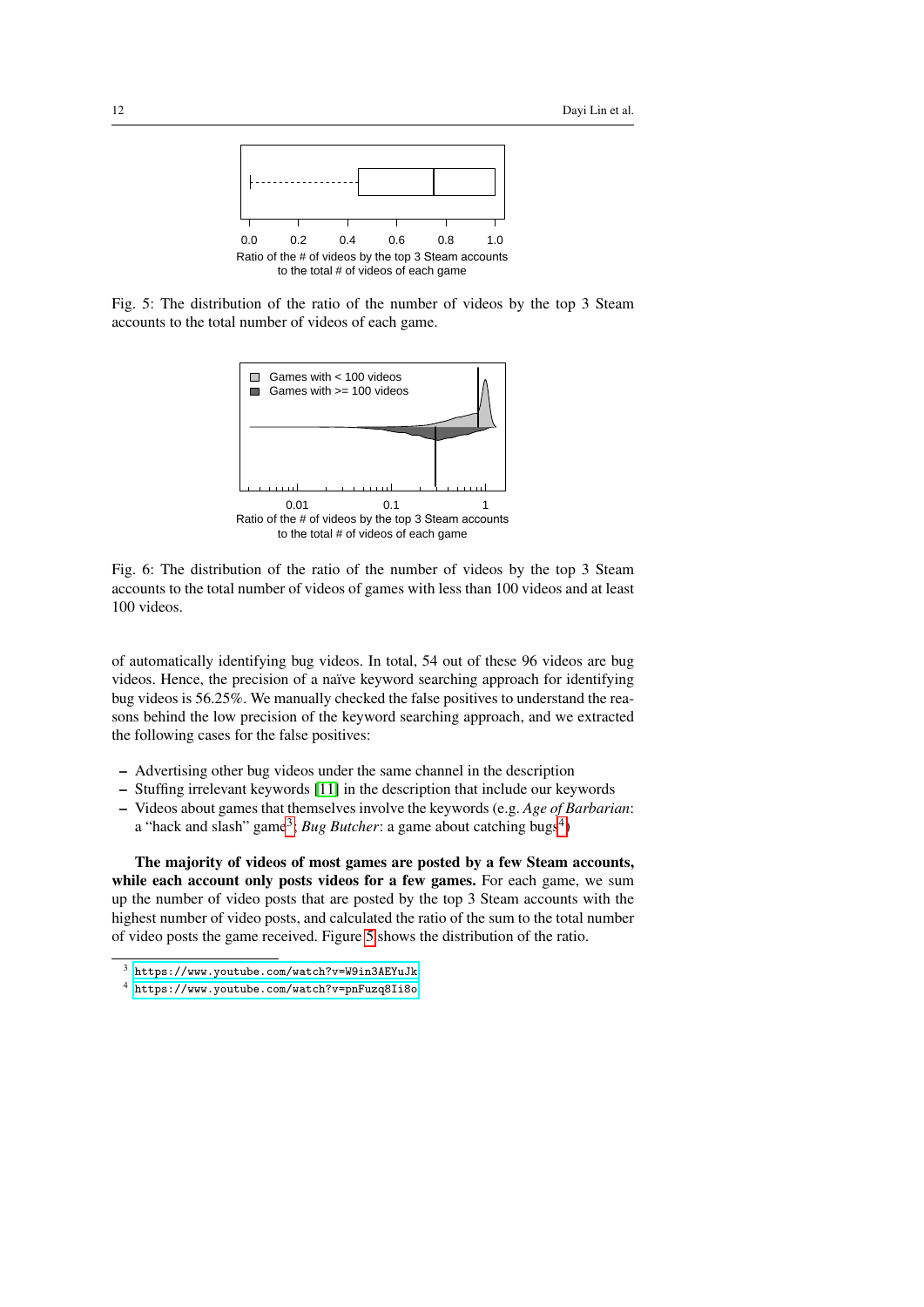<span id="page-12-0"></span>

Fig. 7: The empirical cumulative distribution function  $(Fn(x))$  of the number of video posts per Steam account.

As shown in Figure [5,](#page-11-2) games receive a median of 75% of videos from their top 3 Steam accounts. We further calculated the number of games for which each account posted videos. We found that 81% of the Steam accounts only posts videos of one game, and 96% of the accounts posts videos of no more than 5 games.

We compared the ratio between the games with at least 100 videos (which is 14% of the studied games), and the games with less than 100 videos. Figure [6](#page-11-3) shows that the top 3 Steam accounts contributed a median of 83% of the videos of a game with less than 100 videos, and a median of 29% of the videos of a game with at least 100 videos. In addition, we applied the Wilcoxon rank sum test [\[45\]](#page-30-5) on the two distributions. As the p-value of the test is smaller than 0.05, we concluded that the ratio of the games with at least 100 videos and the games with less than 100 videos are significantly different. We calculated that the difference of these two distributions has a large Cliff's Delta effect size.

The *GameGlitches* account contributes the most videos to the Steam Community. Figure [7](#page-12-0) shows the empirical cumulative distribution function of the number of videos contributed by each account. 62% of the Steam accounts posted only one video to the Steam Community. We calculated that 92% of the Steam accounts posted at most 10 videos. The account with the highest number of videos is *GameGlitches*[5](#page-12-1) , with 4,413 videos. The majority of the videos under the *GameGlitches* account focuses on the glitches of games.

<span id="page-12-1"></span> $^5$ <http://steamcommunity.com/id/GamesGlitches/>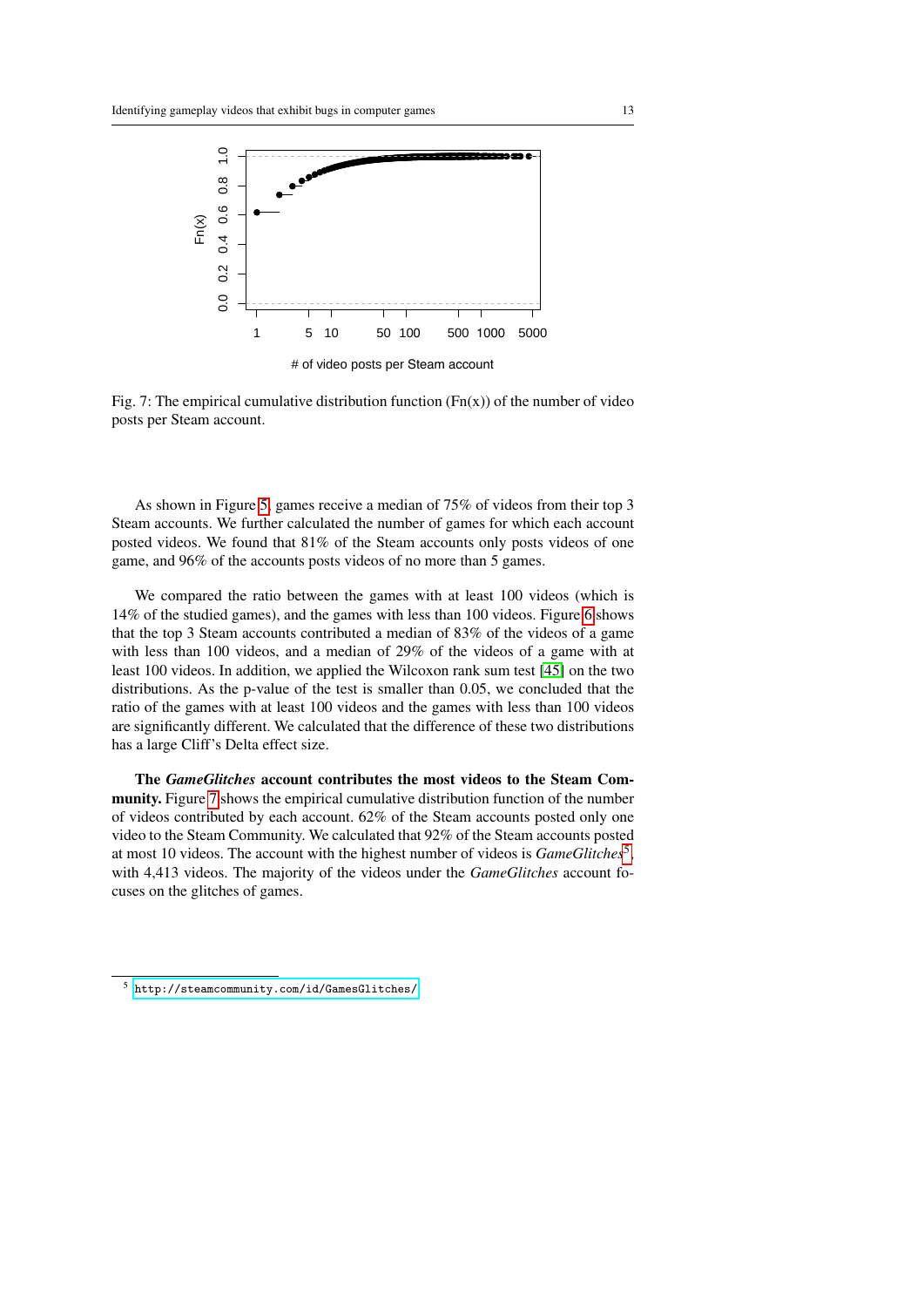<sup>1</sup>

✁

<span id="page-13-1"></span>

Fig. 8: Overview of the approach to determine the likelihood that a gameplay video showcases a game bug

*Summary: Game videos may contain important information for game developers (e.g., showcases of a bug). However, 21.4% of the games on the Steam platform receive more than 50 game videos in total, and up to a median of 13 hours of video runtime per day. Hence, manually watching through gameplay videos daily requires a considerable amount of resources. In addition, using a naïve keyword searching approach to identify bug videos only has a precision of 56.25%. Hence, a more advanced approach is needed to identify bug videos. In addition, it may be worthwhile for game developers to monitor the videos that are posted by certain Steam accounts.*

#### <span id="page-13-0"></span>5 Determining the Likelihood that a Gameplay Video Showcases a Game Bug

In our preliminary study, we showed that naïve approaches do not perform well in identifying bug videos. To help game developers leverage the valuable information in gameplay videos such as showcases of bugs in the games, in this section, we study whether more advanced classifiers can improve the performance of the naïve keyword searching approach.

We train logistic regression, neural network and random forest classifiers to determine the likelihood that a game video showcases a bug of a game, based on the results of the keyword searching approach. We then evaluate the performance of these three classifiers and select the best-performing one (the random forest classifier) for a deeper investigation. In particular, we evaluate our random forest classifier on a larger data set and we use the classifier to understand which factors are correlated with a higher likelihood of a game video showcasing a game bug. By automatically determining the likelihood that a game video showcases a game bug, developers can watch game videos that have a high likelihood and avoid wasting time on videos that do not showcase a game bug. Figure [8](#page-13-1) shows an overview of our approach.

#### 5.1 Selecting the best-performing classifier for identifying bug videos

# *5.1.1 Approach*

To train the classifiers, we used factors that measure the contents of video posts and the metadata of the YouTube video. Table [5](#page-15-0) defines each factor and the rationale

✄

 $\overline{a}$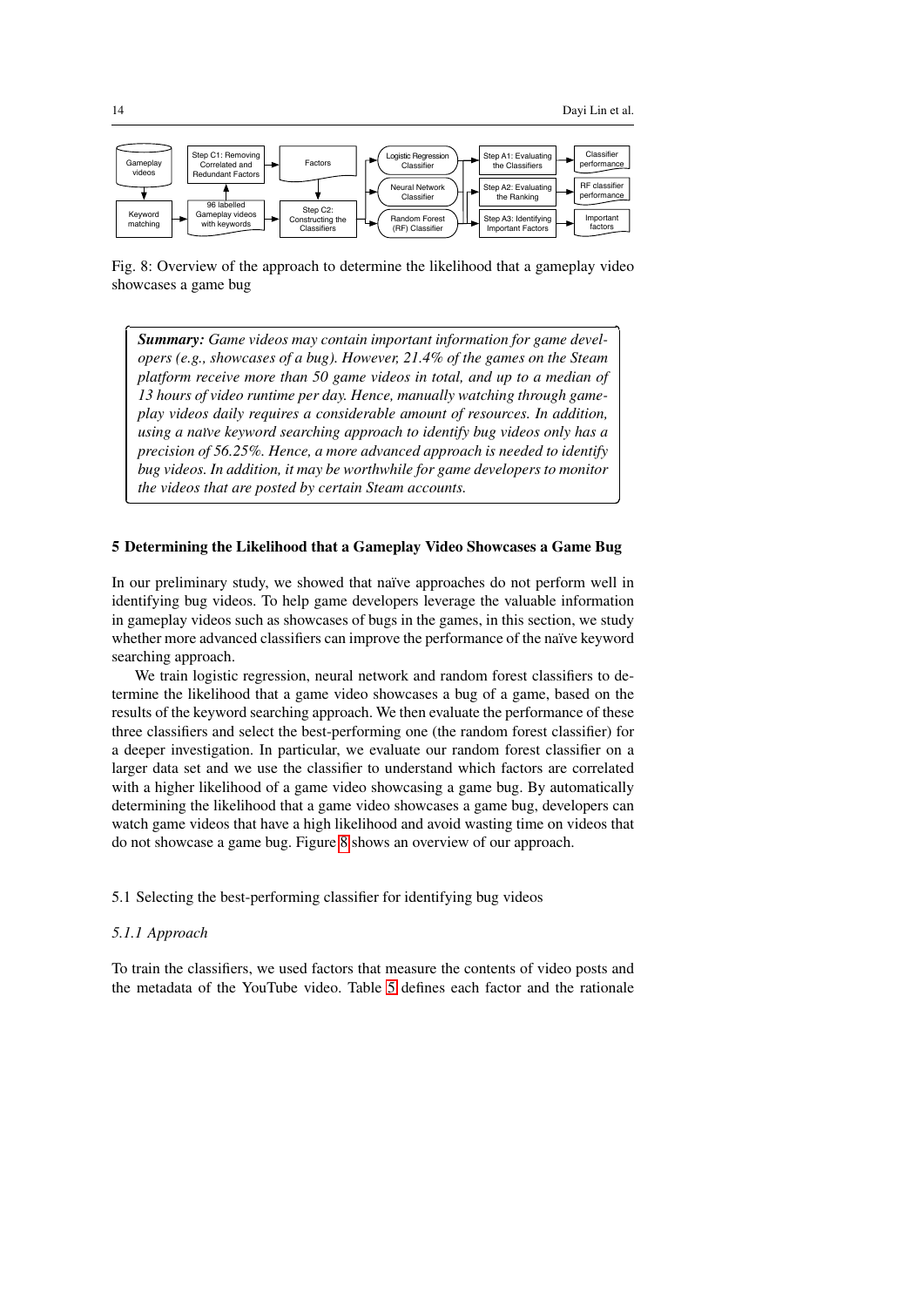<span id="page-14-0"></span>

Fig. 9: The hierarchically clustered Spearman  $|\rho|$  values of factors. The dotted red line represents  $|\rho| = 0.7$ , our threshold for deciding whether two factors are strongly correlated

behind our choice of that factor. We used the identified keywords in our preliminary study (i.e., "bug", "glitch", "hack", "hacker", "cheat", "cheater") for features that concern keywords in this section. We did not include context factors (e.g., the game that the video is about) to ensure that our approach can be adapted by newly-released games. In addition, we did not include factors that are related to the account that uploads the video (e.g., the number of videos that were uploaded) to ensure that our approach works for videos from both newly-created and old accounts.

We built logistic regression, neural network and random forest classifiers to determine the likelihood that a game video showcases a game bug. These three classifiers represent three families of classifiers (respectively generalized linear models, neural nets and decision trees). We conducted two steps (C1, C2) to construct the classifiers, and one step (A1) to analyze the constructed classifiers. We conducted two additional steps (A2 and A3) to further analyze the best-performing classifier (i.e., the random forest).

*Step C1 - Removing correlated and redundant factors* Correlated factors in a model can lead to the misinterpretation of factor importance [\[41\]](#page-30-6). To mitigate correlated factors, we used the Spearman rank correlation to calculate how strongly two factors are correlated. If two factors have a Spearman  $|\rho| > 0.7$ , we remove one of them from our model. We used Spearman rank correlation because we observed our data to be skewed, and Spearman rank correlation does not assume a normal distribution of the data. Figure [9](#page-14-0) shows the hierarchically clustered Spearman  $|\rho|$  values.

We found that the corresponding factors across YouTube and Steam (e.g., video post title length and YouTube title length) are all highly correlated. As stated in Sec-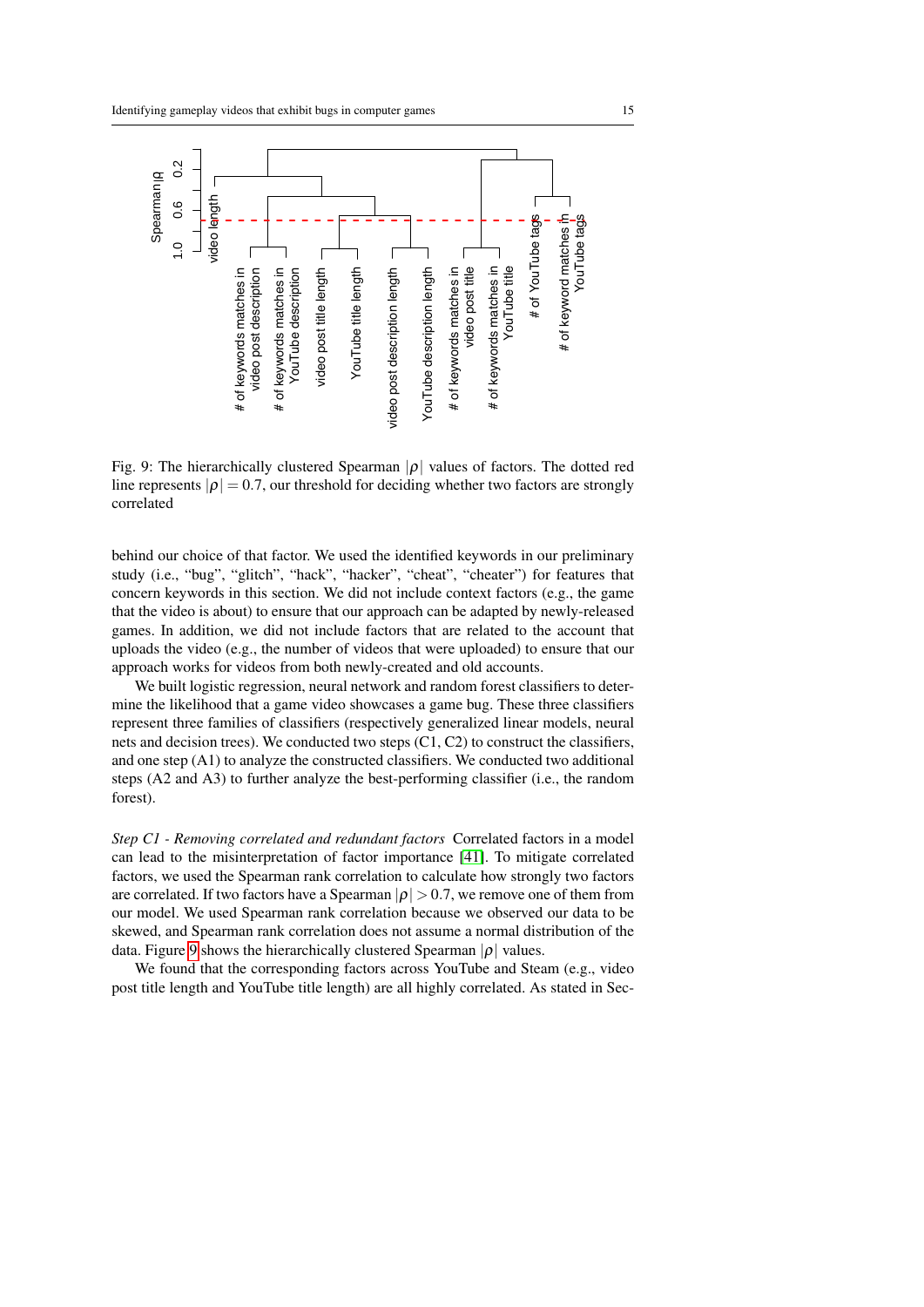<span id="page-15-0"></span>

| Factor                                            | Description (d) - Rationale (r)                                                                                                                                                                                                                                    |
|---------------------------------------------------|--------------------------------------------------------------------------------------------------------------------------------------------------------------------------------------------------------------------------------------------------------------------|
| Video length                                      | d: The length of the video in seconds.<br>r: Bug videos could be shorter, as they may only show the bug<br>instead of a full gameplay session.                                                                                                                     |
| Video post title length                           | d: The number of characters in the title of the video post.<br>r: A longer title of the video post could contain a description of<br>a game bug.                                                                                                                   |
| Video post description length                     | d: The number of characters in the description of the video post.<br>r: A long description could contain stuffed keywords [11], which<br>are usually irrelevant to the content of the video and hence de-<br>crease the likelihood of the video showcasing a bug.  |
| YouTube title length                              | d: The number of characters in the YouTube title.<br>r: A longer YouTube title could contain a description of a game<br>bug.                                                                                                                                       |
| YouTube description length                        | d: The number of characters in the YouTube description.<br>r: A long YouTube description could contain stuffed key-<br>words [11], which are usually irrelevant to the content of the<br>video and hence decrease the likelihood of the video showcasing<br>a bug. |
| # of YouTube tags                                 | d: The number of YouTube tags.<br>r: A video with a large number of YouTube tags could contain<br>stuffed keywords [11], which are usually irrelevant to the con-<br>tent of the video and hence decrease the likelihood of the video<br>showcasing a bug.         |
| # of keyword matches in<br>video post title       | d: The number of occurrences of the keywords in the title of the<br>video post.<br>r: A video post with more keyword matches in the title could<br>have a higher likelihood of being a bug video.                                                                  |
| # of keyword matches in<br>video post description | d: The number of occurrences of the keywords in the description<br>of the video post.<br>r: A video post with more keyword matches in the description<br>could have a higher likelihood of being a bug video.                                                      |
| # of keyword matches in<br>YouTube title          | d: The number of occurrences of the keywords in the YouTube<br>title.<br>r: A video with more keyword matches in the YouTube title<br>could have a higher likelihood of being a bug video.                                                                         |
| # of keyword matches in<br>YouTube description    | d: The number of occurrences of the keywords in the YouTube<br>description.<br>r: A video with more keyword matches in the YouTube descrip-<br>tion could have a higher likelihood of being a bug video.                                                           |
| # of keyword matches in<br>YouTube tags           | d: The number of occurrences of the keywords in the YouTube<br>tags.<br>r: A video with more keyword matches in YouTube tags could<br>have a higher likelihood of being a bug video.                                                                               |

Table 5: Factors used in the built classifiers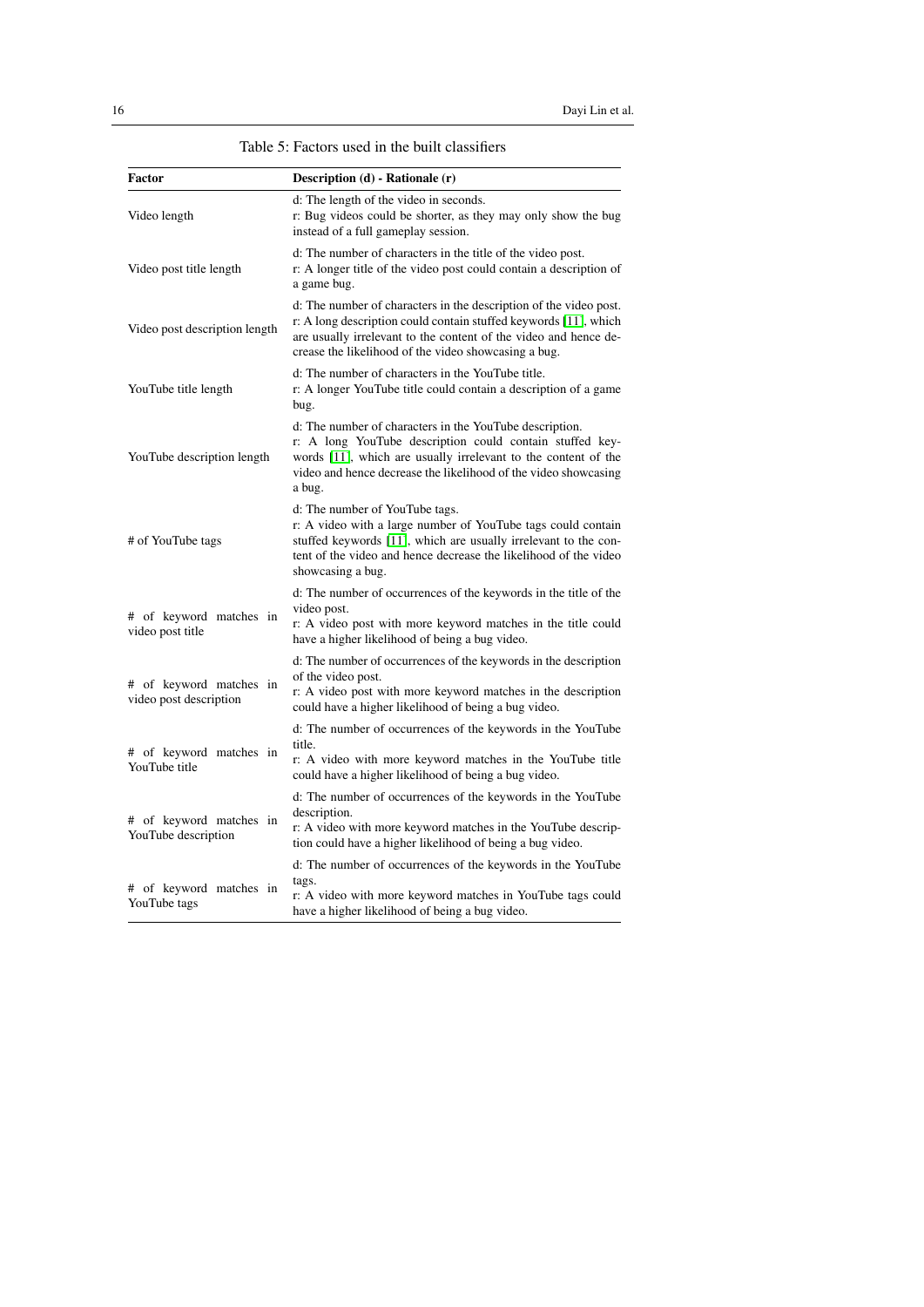tion [2,](#page-2-0) although the video posts on the Steam platform are hosted on YouTube, Steam allows gamers to customize the title and description of the video posts. We found that most of the video post titles are the same as their YouTube titles. In fact, only 167,486 (1.0%) video posts have different titles compared to their YouTube titles. We manually looked into the videos with different titles for the video post and on YouTube, and identified the following common reasons:

- Steam filtered inappropriate words, while YouTube did not
- Gamers did not enter a title for the Steam video post
- Gamers added a prefix to their YouTube titles (e.g. their YouTube channel name)

In addition, only 192,998 (1.2%) videos have different descriptions on Steam and on YouTube. The most common differences are:

- Copyright disclaimers for the background music or other part of the videos in the YouTube description
- Stuffed keywords at the end of the YouTube description
- Descriptions in different languages

To ensure that our approach can be applied to game videos that are not on the Steam platform, we kept the factors from the YouTube metadata, and removed the video post title length, # of keywords matches in the video post title, video post description length and the # of keywords matches in the video post description from our classifier.

To further remove redundant factors (i.e., factors that can be explained by a combination of other factors), we performed a redundancy analysis using the redun function in the Hmisc package in R. We found that after removing the correlated factors, there are no redundant factors.

*Step C2 - Constructing the classifiers* We used the manually labelled data set of 96 videos from Section [4](#page-7-0) to train the classifiers. We used the following parameters for the classifiers:

- Logistic regression: We used the default parameters for the logistic regression classifier.
- Neural network: We employed a grid search to find the following optimal parameters for our neural network classifier: a single hidden layer with 6 nodes and a decay of 0.1.
- Random forest: We used a default value of 3 for the mtry parameter (the number of variables that are randomly sampled as candidates at each split).

*Step A1 - Evaluating the classifiers* To compare the performance of the classifiers to the naïve keyword search approach and each other, we used the out-of-sample bootstrap validation technique [\[42\]](#page-30-7). The out-of-sample bootstrap validation technique consists of two steps:

1. For the given original dataset of size *N*, we randomly draw a bootstrap sample of size *N* with replacement.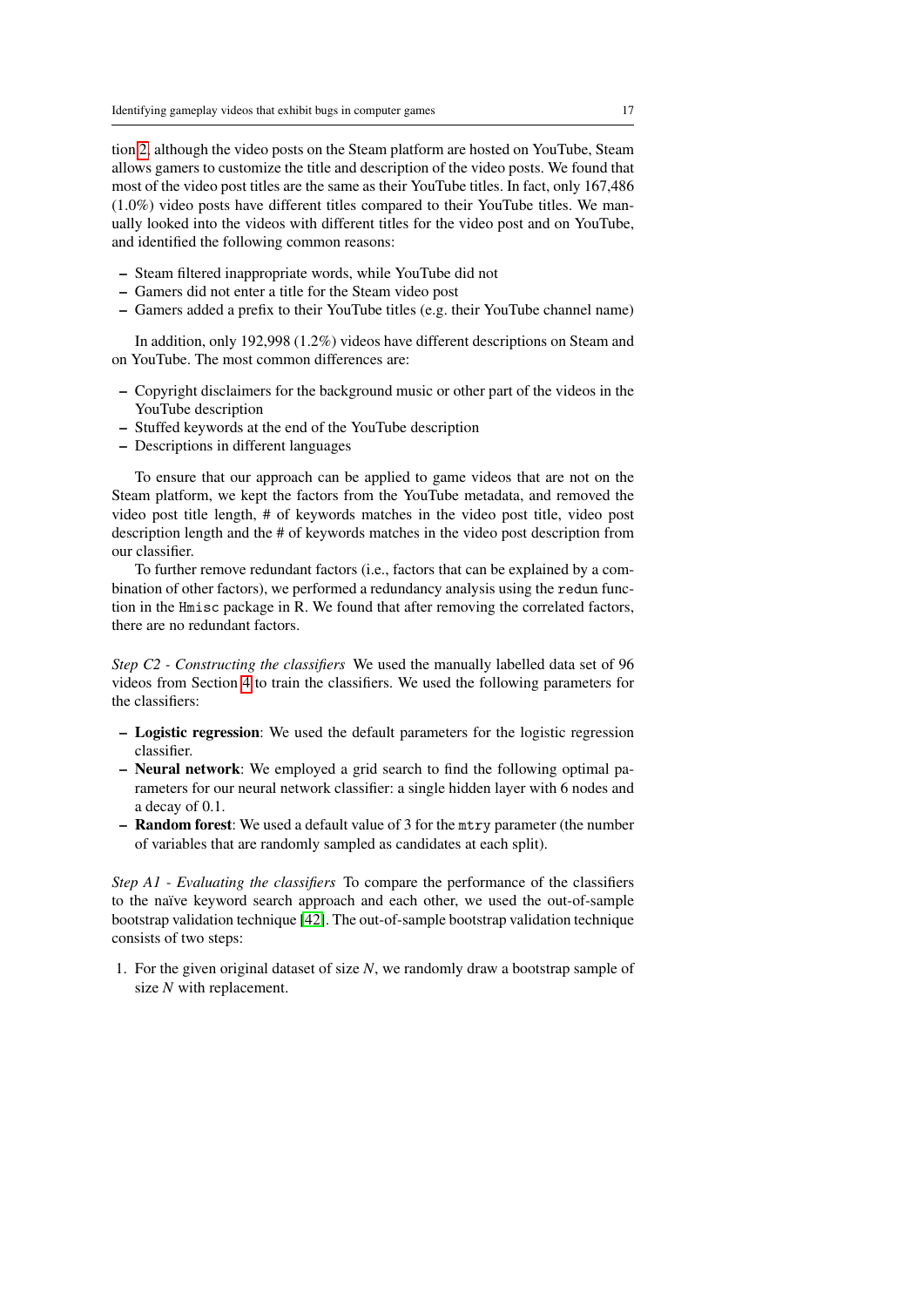| <b>Classifier</b>   | <b>AUC</b> | <b>Precision</b> |
|---------------------|------------|------------------|
| Keyword search      | *          | 0.56             |
| Logistic regression | 0.79       | 0.79             |
| Neural network      | 0.70       | 0.70             |
| Random forest       | 0.84       | 0.80             |

<span id="page-17-0"></span>Table 6: The performance of the studied classifiers on the labelled data set of 96 videos.

<sup>∗</sup>As the keyword search does not return probabilities its AUC cannot be calculated.

2. We train classifiers using the bootstrap sample, and test the classifiers using the rows that are not drawn in the first step. As the bootstrap sample is drawn with replacement, on average 36.8% of the rows will not be drawn in the first step [\[7\]](#page-28-5).

In our study, *N* is 96, since we are using the manually labelled 96 videos to train our classifier. The out-of-sample bootstrap process was repeated 1,000 times, and the average out-of-sample precision and AUC were calculated.

# *5.1.2 Result*

Our random forest classifier achieves the best performance. Table [6](#page-17-0) shows the performance of the classifiers. The out-of-sample bootstrap validation shows that on average, the Random Forest classifier has an AUC of 0.84, and a precision of 0.80 on the manually labelled data, which is higher than the precision of the naïve keyword approach (0.56, see Section [4\)](#page-7-0) and the other classifiers. The performance of the logistic regression classifier comes closest to that of the random forest. The performance of the neural network classifier is considerably lower. We expect that the used data set is too small for the neural network to perform well. However, it is important to keep in mind that manually labelling videos is extremely time-consuming. Therefore, an important requirement of a classifier for identifying bug videos is that it performs well after being trained with a small training data set. Hence, in the rest of the paper, we focus on the random forest classifier.

5.2 A deeper investigation of the random forest classifier

# *5.2.1 Step A2 - Evaluating the provided ranking by the random forest classifier*

As we aim at using the random forest classifier to provide a list of videos ranked by their likelihood of being a bug video, only using precision and AUC to evaluate the performance of the approach will ignore the order in which the bug videos are presented. Hence, in addition to the out-of-sample bootstrap validation, we further quantify the performance of our approach using the following set of metrics: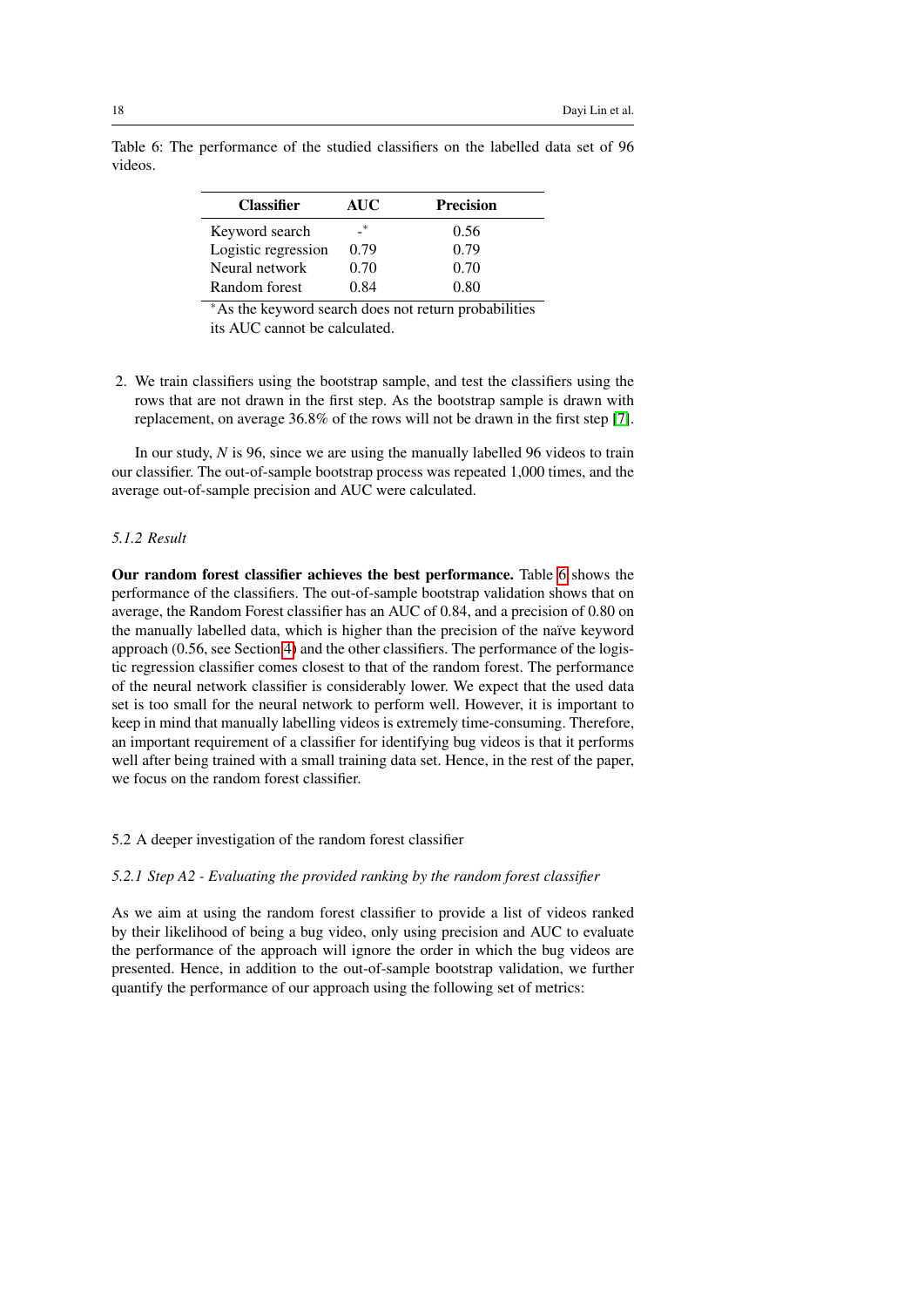| # of videos | # of videos<br>identified by<br>keyword<br>matching | # of videos<br>identified by<br>random<br>forest<br>classifier |  |
|-------------|-----------------------------------------------------|----------------------------------------------------------------|--|
| Steam games |                                                     |                                                                |  |
| 352,443     | 12,495                                              | 9,376                                                          |  |
| 65,023      | 841                                                 | 650                                                            |  |
| 37,245      | 945                                                 | 617                                                            |  |
| 32,049      | 825                                                 | 507                                                            |  |
| 31,127      | 2,310                                               | 1,386                                                          |  |
| 26,377      | 728                                                 | 537                                                            |  |
| 20,234      | 1,590                                               | 968                                                            |  |
| 19,759      | 264                                                 | 166                                                            |  |
| 17,691      | 1,046                                               | 574                                                            |  |
| 17,080      | 639                                                 | 198                                                            |  |
|             |                                                     |                                                                |  |
| 5,701       | 396                                                 | 161                                                            |  |
| 6,008       | 464                                                 | 200                                                            |  |
| 4,624       | 400                                                 | 226                                                            |  |
| 4,421       | 382                                                 | 205                                                            |  |
|             |                                                     | Non-Steam games                                                |  |

<span id="page-18-0"></span>Table 7: Games that are used for the evaluation of our approach

*Precision at n* (*P*<sup>@</sup>*n*) [\[21\]](#page-29-10) is commonly used to evaluate the performance of an information retrieval system. For our approach, we have  $P@n = \frac{r}{n}$ , where *r* is the number of actual bug videos at rank *n*.

*Average Precision at n* (*AP*@*n*) [\[21\]](#page-29-10) is a variant of the well-known average precision measure. While precision at *n* ignores the positions of the result, average precision at *n* takes into account both the number of bug videos in the top *n* and the positions of those bug videos. The average precision at *n* is defined as:

$$
AP@n = \frac{\sum_{i=1}^{n} rel(i) \times P@i}{NF}
$$

Where  $rel(i) = 1$  if the *i*<sup>th</sup> video in the ranked list is a bug video, and  $rel(i) = 0$ otherwise, and *NF* is the normalization factor. Although it is common to normalize by the total number of bug videos, here we use the number of correctly identified bug videos as the normalization factor, as proposed by Baeza-Yates and Ribeiro-Neto [\[2\]](#page-27-2). This normalization is called Average Precision at Seen Relevant Documents, and it avoids the problem in precision-oriented evaluation, where one may not have judged enough documents to know the recall. In the remainder of the paper, we use *AP*@*n* to refer to Average Precision at Seen Relevant Documents.

*Mean Average Precision at n* (*MAP*@*n*) [\[21\]](#page-29-10) is the arithmetic mean of all average precision at *n*.

We selected 10 games from the Steam platform with the highest number of videos, and calculated the metrics for each of the games. We also selected 4 games that were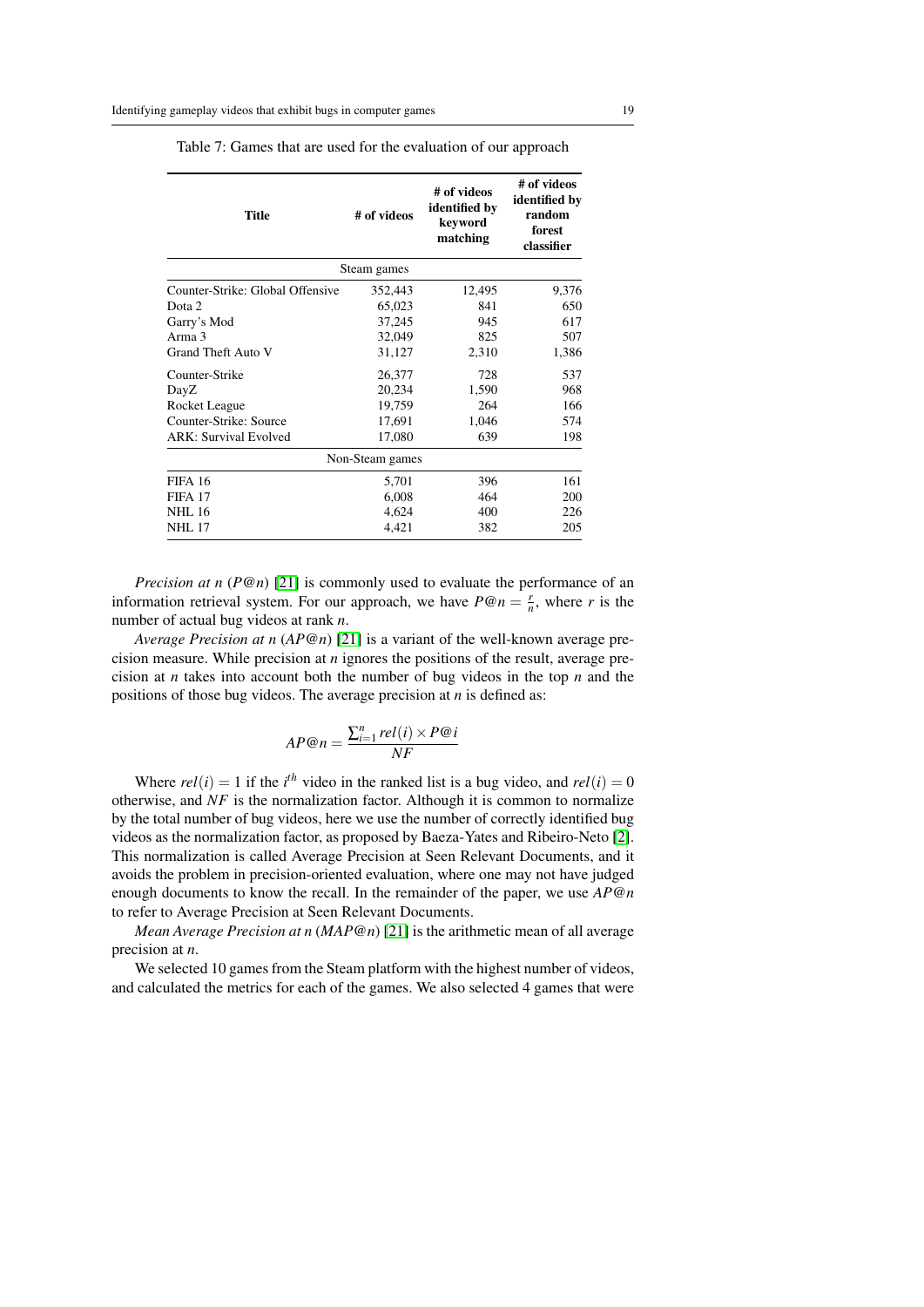<span id="page-19-0"></span>

| Title                            | P@100 | AP@100 | AP@10    |                 |           |           |           |       |       |       |       |            |
|----------------------------------|-------|--------|----------|-----------------|-----------|-----------|-----------|-------|-------|-------|-------|------------|
|                                  |       |        | $1 - 10$ | $11-20$         | $21 - 30$ | $31 - 40$ | $41 - 50$ | 51-60 | 61-70 | 71-80 | 81-90 | $91 - 100$ |
|                                  |       |        |          | Steam games     |           |           |           |       |       |       |       |            |
| Counter-Strike: Global Offensive | 0.83  | 0.84   | 0.84     | 0.81            | 0.94      | 0.91      | 1.00      | 0.58  | 1.00  | 0.77  | 0.79  | 0.89       |
| Dota 2                           | 0.93  | 0.96   | 1.00     | 1.00            | 0.88      | 1.00      | 1.00      | 0.98  | 0.88  | 1.00  | 0.73  | 0.96       |
| Garry's Mod                      | 0.74  | 0.81   | 0.98     | 0.75            | 0.96      | 0.56      | 0.96      | 0.99  | 0.73  | 0.73  | 0.46  | 0.74       |
| Arma 3                           | 0.93  | 0.97   | 1.00     | 1.00            | 1.00      | 1.00      | 0.92      | 0.91  | 0.99  | 1.00  | 0.98  | 0.84       |
| <b>Grand Theft Auto V</b>        | 0.99  | 1.00   | 1.00     | 1.00            | 1.00      | 1.00      | 1.00      | 1.00  | 1.00  | 1.00  | 1.00  | 1.00       |
| Counter-Strike                   | 0.89  | 0.85   | 0.54     | 1.00            | 0.83      | 1.00      | 1.00      | 0.99  | 1.00  | 0.91  | 1.00  | 0.93       |
| DayZ                             | 0.99  | 1.00   | 1.00     | 1.00            | 1.00      | 1.00      | 1.00      | 1.00  | 1.00  | 0.96  | 1.00  | 1.00       |
| Rocket League                    | 0.65  | 0.90   | 1.00     | 1.00            | 1.00      | 0.95      | 0.91      | 0.29  | 0.53  | 0.34  | 0.33  | 0.91       |
| Counter-Strike: Source           | 0.72  | 0.83   | 0.75     | 0.96            | 0.98      | 0.96      | 0.82      | 1.00  | 0.81  | 0.92  | 0.50  | 0.11       |
| <b>ARK: Survival Evolved</b>     | 0.92  | 0.97   | 1.00     | 1.00            | 1.00      | 0.88      | 1.00      | 0.75  | 1.00  | 1.00  | 0.57  | 0.93       |
| MAP@100 for Steam games          |       | 0.91   |          |                 |           |           |           |       |       |       |       |            |
|                                  |       |        |          | Non-Steam games |           |           |           |       |       |       |       |            |
| <b>FIFA 16</b>                   | 0.91  | 0.88   | 0.70     | 1.00            | 1.00      | 1.00      | 1.00      | 0.93  | 1.00  | 0.75  | 1.00  | 0.97       |
| FIFA 17                          | 0.96  | 0.96   | 0.99     | 1.00            | 1.00      | 0.88      | 1.00      | 1.00  | 1.00  | 1.00  | 0.96  | 0.96       |
| <b>NHL 16</b>                    | 0.90  | 0.99   | 1.00     | 1.00            | 1.00      | 1.00      | 0.95      | 1.00  | 1.00  | 1.00  | 0.55  | 0.46       |
| <b>NHL 17</b>                    | 0.89  | 0.99   | 1.00     | 1.00            | 1.00      | 1.00      | 1.00      | 1.00  | 1.00  | 0.90  | 0.76  | 0.44       |
| $MAP@100$ for non-Steam games    |       | 0.91   |          |                 |           |           |           |       |       |       |       |            |

Table 8: Result of the evaluation

not released on the Steam platform, and collected their game videos on the YouTube platform, to evaluate the generalizability of our approach. Table [7](#page-18-0) shows the games we used for our evaluation.

For each of the games, we calculated the  $P@n$  and  $AP@n$  for  $n = 100$ . Hence, we manually verified whether 1,400 game videos showcase a bug. In addition, to simulate the process of developers using our proposed approach as they go through pages of results, with each page displaying 10 videos, we calculated the *AP*@10 of each page of results for each game. Lastly, we calculated the  $MAP@n$  for  $n = 100$ , for the Steam games and non-Steam games respectively.

# *5.2.2 Step A3 - Identifying the important factors*

To understand the importance of each factor in a random forest classifier, we calculated the mean decrease accuracy [\[29\]](#page-29-11) for each factor. The mean decrease accuracy is commonly used in prior studies for measuring factor importance of random forest classifiers [\[19\]](#page-28-6) and is calculated as follows: for each tree in the random forest, the error rate on the out-of-bag portion of the data is recorded, and compared with the error rate after permuting each factor. The bigger the difference is, the more important that factor is deemed. We used the importance function in the RandomForest package in R to calculate the mean decrease accuracy.

# *5.2.3 Results*

Our random forest classifier achieves a mean average precision at 100 of 0.91. We manually checked the 100 gameplay videos with the highest likelihood of showcasing a game bug for the 14 games for evaluation. In total, we manually checked 1,400 gameplay videos. Table [8](#page-19-0) shows the performance metrics for each of the evaluated games.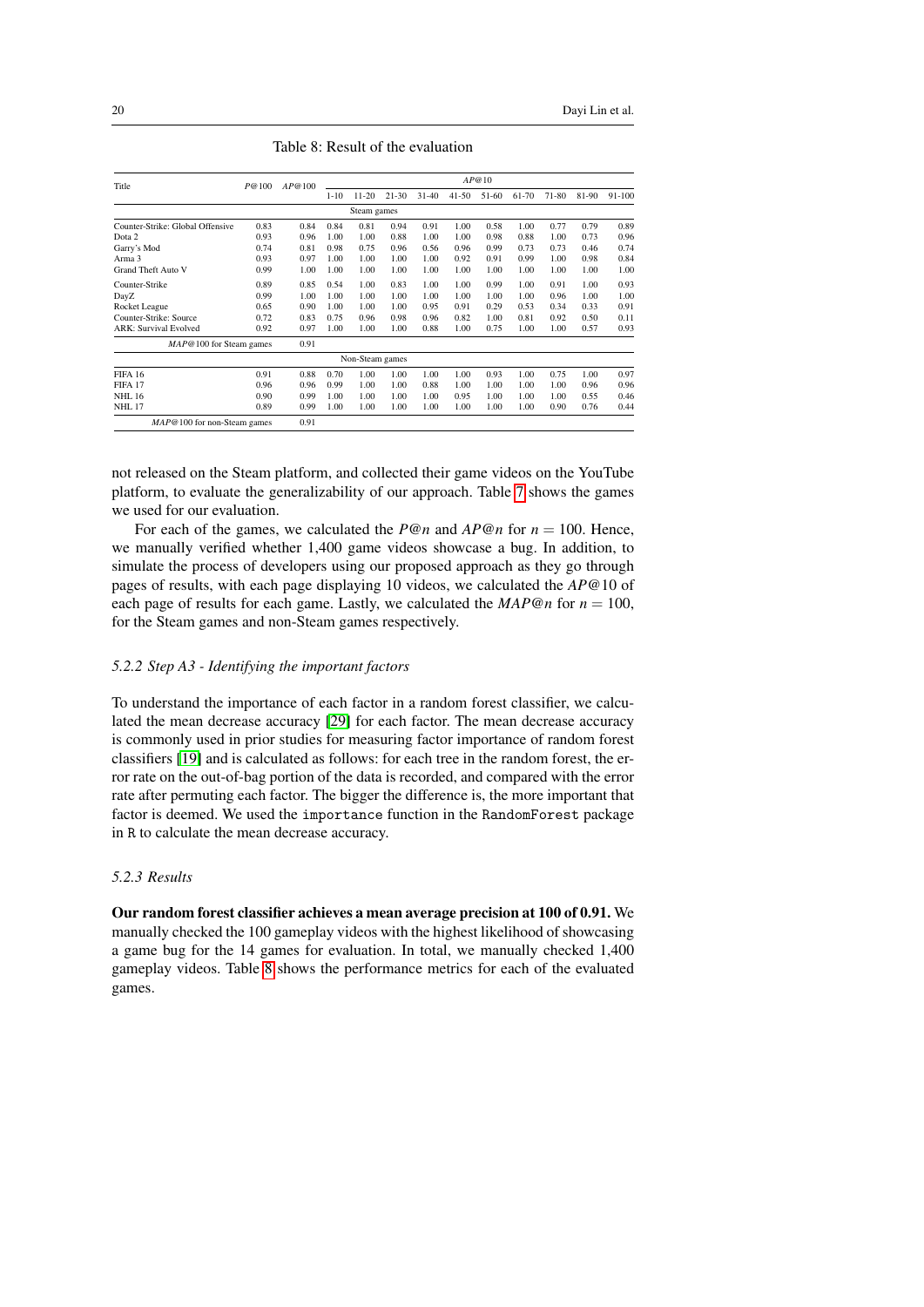<span id="page-20-0"></span>

Fig. 10: *AP*@10 against the page of results (with 10 videos per page). The blue lines are fitted using Local Polynomial Regression [\[6\]](#page-28-7). The grey areas show the approximate 95% confidence bands.

Table [8](#page-19-0) shows that for both the 10 Steam games and the 4 non-Steam games that are used for evaluation, the classifier obtained a mean average precision at 100 of 0.91. For the *Garry's Mod* game, the *Rocket League* game and the *Counter-Strike: Source* game, we observed a relatively low *P*@100 (below 0.8). However, the *AP*@100 for these three games are all higher than their *P*@100 (all above 0.8, up to 0.25 higher than their *P*@100), suggesting that our random forest classifier is able to assign a higher likelihood of showcasing a bug to bug videos than to non-bug videos.

To further understand the false positive cases, we manually checked the 168 videos that were wrongly identified by our classifier as bug videos. The false positive cases were mainly introduced by the ambiguity of keywords, specifically, the keyword "hack". We noticed that in the *Counter-Strike* community (i.e., the *Counter-Strike* game, the *Counter-Strike: Source* game, and the *Counter-Strike: Global Offensive* game), based on context, the term "hack" can be used to describe gameplay that is so skilled that it looks like hacking (e.g., <http://youtu.be/RG78hWtY5Mo>). Another common reason was that gamers' usernames contain "hack" while the videos are not about hacking. In addition, we also noticed cases in which the videos were about hacked gamer accounts. We calculated that by excluding the keyword "hack" and "cheat", 23% of the false positive cases would not be labelled as bug videos. Hence, developers can choose to exclude the keyword "hack" to further increase the precision of our approach, if desired. Other reasons for the false positive cases include videos about how to patch a bug, gamers using the word "buggy" to refer to motor vehicles, gamers' usernames containing keywords, and keyword stuffing.

The average precision at 10 of each page of results remains high, even after already having seen 10 pages of results. Figure [10](#page-20-0) shows the relationship between *AP*@10 and the page of results, with each page containing 10 videos. Even for page 10, the classifier obtains an average *AP*@10 of 0.80, and a *MAP*@10 of 0.92. Although more study may be needed to evaluate how well the classifier performs after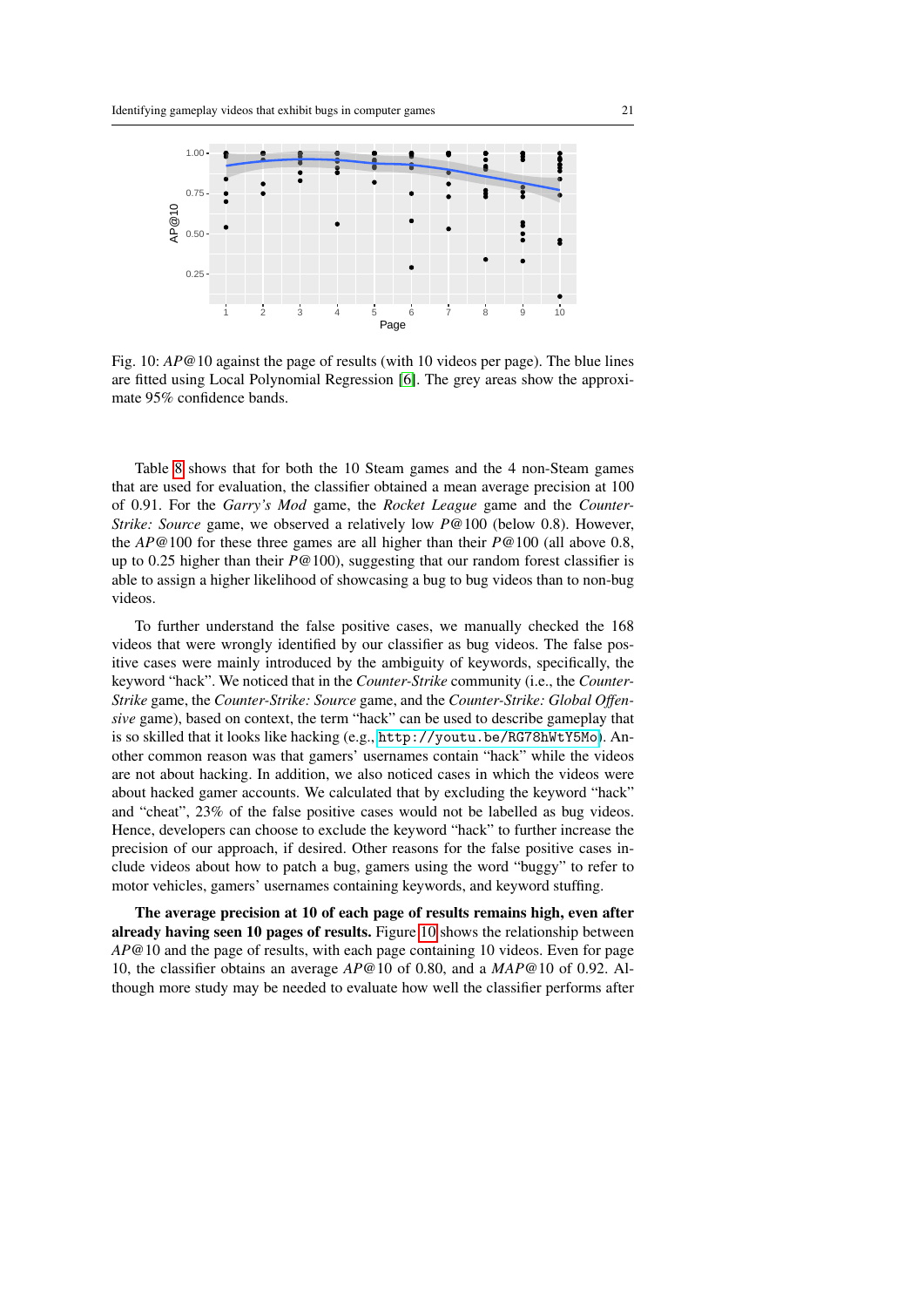<span id="page-21-0"></span>

Fig. 11: The mean decrease accuracy for each factor in the classifier

<span id="page-21-1"></span>

Fig. 12: The predicted likelihood of bug videos against the three most important factors for deciding the likelihood of a video being a bug video. The blue lines are fitted using Local Polynomial Regression [\[6\]](#page-28-7). The grey areas show the approximate 95% confidence bands.

10 pages, the classifier still has a high performance even after having seen 10 pages of results already.

The most important factor for identifying bug videos is having a keyword in the YouTube title. Figure [11](#page-21-0) shows the mean decrease accuracy of each factor that is used in our random forest classifier.

As Figure [11](#page-21-0) shows, the number of keyword matches in YouTube title has the highest mean decrease accuracy, with the length of the YouTube description, and the number of keyword matches in the YouTube description being the second and the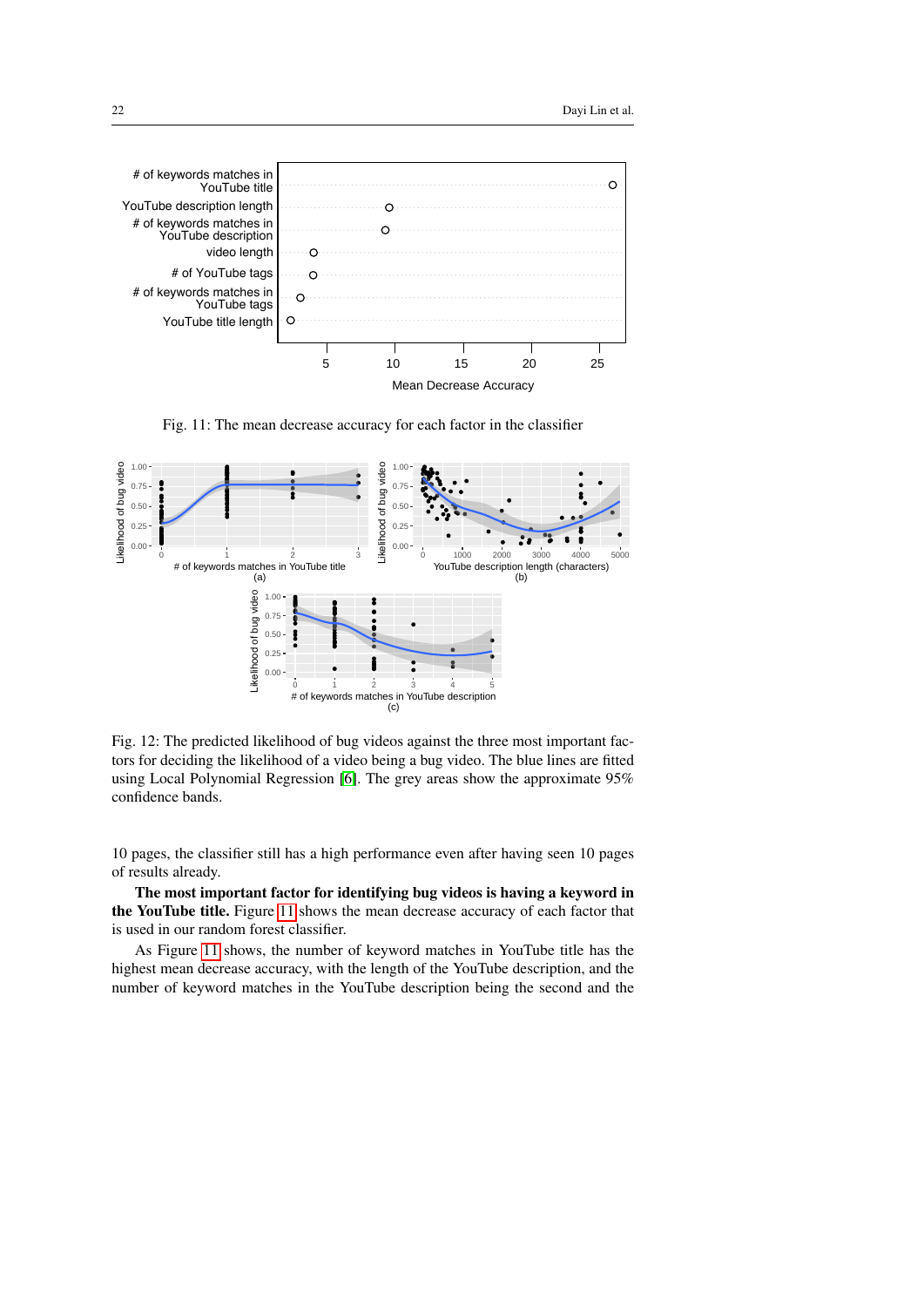third respectively. Hence, the number of keyword matches in the YouTube title is the most important factor for identifying bug videos.

To understand how changes in the three most important factors' values affect the likelihood of a game video being a bug video, we plotted the predicted likelihood against the three aforementioned factors. Figure [12](#page-21-1) shows the impact of the three most important factors on the likelihood of a game video being a bug video.

For the number of keyword matches in the YouTube title, Figure [12\(](#page-21-1)a) shows that the likelihood of the video showcasing a bug is higher when there is at least one occurrence of a keyword, but the likelihood does not go higher as the occurrence increases. For the number of keywords matches in the YouTube description, Figure [12\(](#page-21-1)c) shows that the likelihood decreases as the occurrence of keywords in YouTube description increases. A possible explanation is that, as stated in Section [4,](#page-7-0) people may stuff irrelevant keywords in the videos' YouTube descriptions as an attempt of search engine optimization. In addition, Figure [12\(](#page-21-1)b) shows that the likelihood of a video being a bug video is higher when the length is either very short or very long.

*Summary: The proposed random forest classifier achieves a mean average precision at 100 of 0.91, and a precision (0.80) that is 43% higher than the naïve keyword searching approach (0.56). Videos with at least one occurrence of a keyword (i.e., "bug", "glitch", "hack", "hacker", "cheat", "cheater") in their YouTube title, a shorter YouTube description, and lower occurrence of keywords in their YouTube description, are more likely to be bug videos.*

## <span id="page-22-0"></span>6 Discussion

✄

 $\overline{a}$ 

Nowadays, gameplay videos are extremely popular, as demonstrated by the popu-larity of the Twitch<sup>[6](#page-22-1)</sup> service for broadcasting gameplay sessions. Prior work showcases the usefulness of gameplay videos for game developers. For example, Lewis et al. [\[22\]](#page-29-4) showed that there exist many videos that exhibit a bug in a game. However, to identify these bug videos, developers would have to watch through all gameplay videos of their games. In this paper we showed that it is possible to automatically identify bug videos, solely based on their metadata. Our random forest approach can be trained with a small data set of labelled videos, achieving a mean average precision of 0.91 at 100. Moreover, our approach is not game-specific and as a result, it can be applied to new games, or games with relatively few gameplay videos as well.

An interesting question is how useful these bug videos are to game developers. One issue is that bug videos usually do not explicitly describe the steps to reproduce a bug, which is essential for developers who wish to fix that bug [\[48\]](#page-30-8). It is important to realize that while these videos may not lead directly to bug fixes, it does allow developers to learn more about the occurrence of bugs. In some cases these bugs may be completely unknown, and in these cases the developer could reach out to the poster of the video to acquire more details about the bug (or even, to ask the video poster

Ĭ.

✁

<span id="page-22-1"></span> $6$  <https://www.twitch.tv/>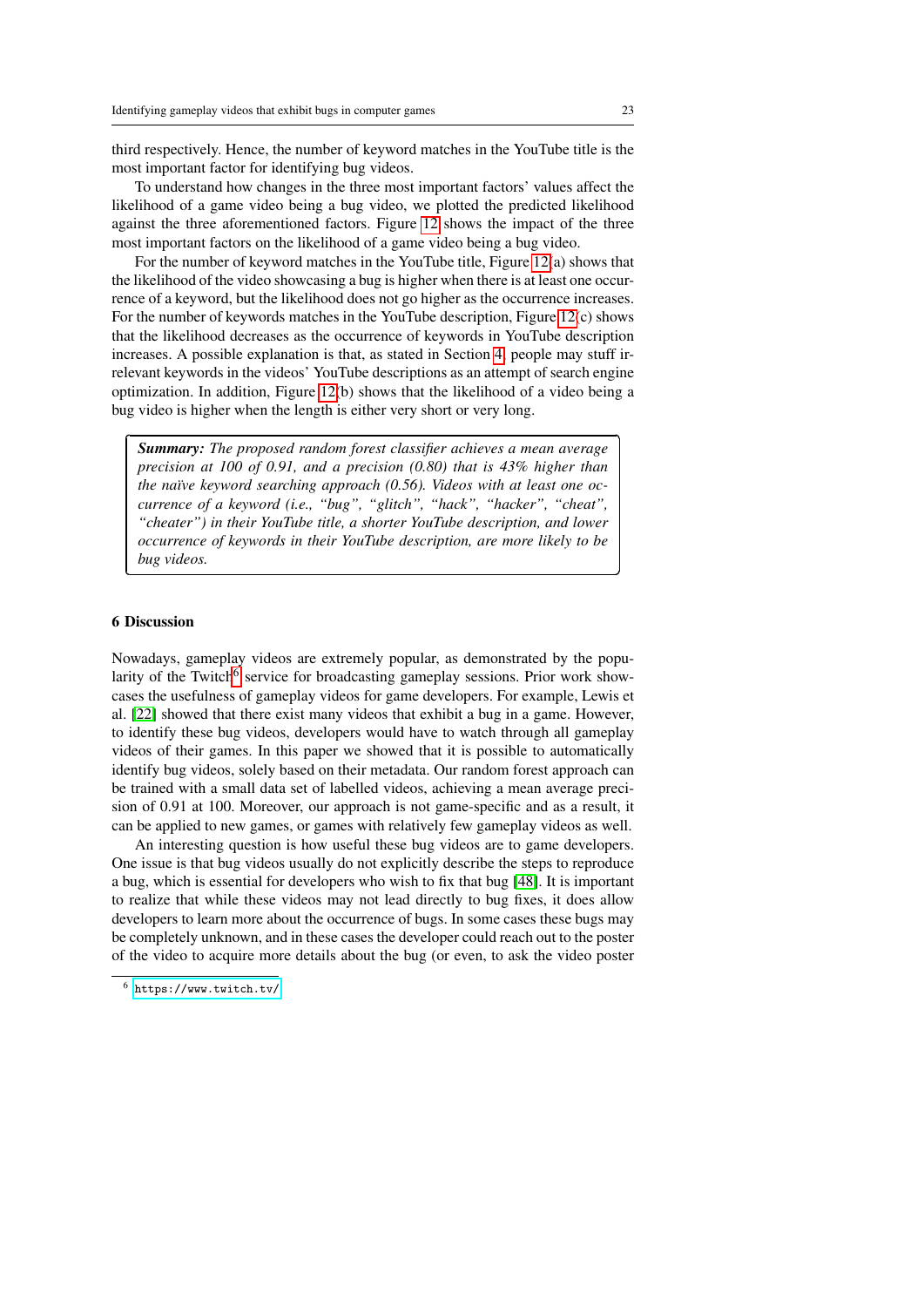to submit an actual bug report to help fix the bug). In other cases, developers may already know about the bugs but chose not to fix them. In these cases, bug videos could help to see more instantiations of the same bug, making it easier to reproduce or fix hard-to-fix bugs.

The research presented in this paper is the first important step towards automatically extracting useful information for game developers from gameplay videos. In the remainder of this section, we discuss several directions for future work.

6.1 Future work direction 1: Leveraging gameplay video contents to identify useful videos for game developers

The presented approach in this paper is solely based on the metadata of gameplay videos. However, in many cases this metadata is either not available or not meaningful. For example, a play-through video, which is much longer than most of the bug videos studied in this paper, could exhibit one or more bugs in a game. However, it is less likely that these bugs are identified explicitly in the video's metadata. In such cases, it would be helpful to identify the exact bug video segments by analyzing the contents of a gameplay video. We envision several research challenges in this direction:

- Automatically distinguishing buggy behaviour from regular game behaviour in a gameplay video. Future work could leverage existing work on extracting game logs automatically from gameplay videos [\[18,](#page-28-8) [30\]](#page-29-12) by mining such logs for anomalies which could represent bugs.
- Precisely pinpointing the start and end times of the bug video segment. Simply knowing that a video exhibits a bug is not helpful if the video is long, as it would still require the game developer to watch the full video. Instead, future work should investigate how to precisely pinpoint the start and end times of a bug video segment in a longer video (such as a Twitch playing session), possibly through the analysis of the spoken words in the video.
- Identifying other types of useful videos for game developers. We focused on bug videos, but there exist many other types of gameplay videos that are useful for game developers. For example, game developers could leverage gameplay videos to identify performance issues or confusing storylines of the game.

6.2 Future work direction 2: Automatically appending textual bug reports with bug videos

Although most bug videos do not explicitly describe the steps to reproduce a bug, a bug video can clarify the way in which a bug manifests itself. Therefore, bug videos can clarify existing textual bug reports. Future work should investigate how bug videos can be linked automatically with existing textual bug reports. For example, future work could combine prior work in the game understanding field (e.g., by Luo et al. [\[30\]](#page-29-12)) to identify the game objects in a bug video and map these objects to bug reports.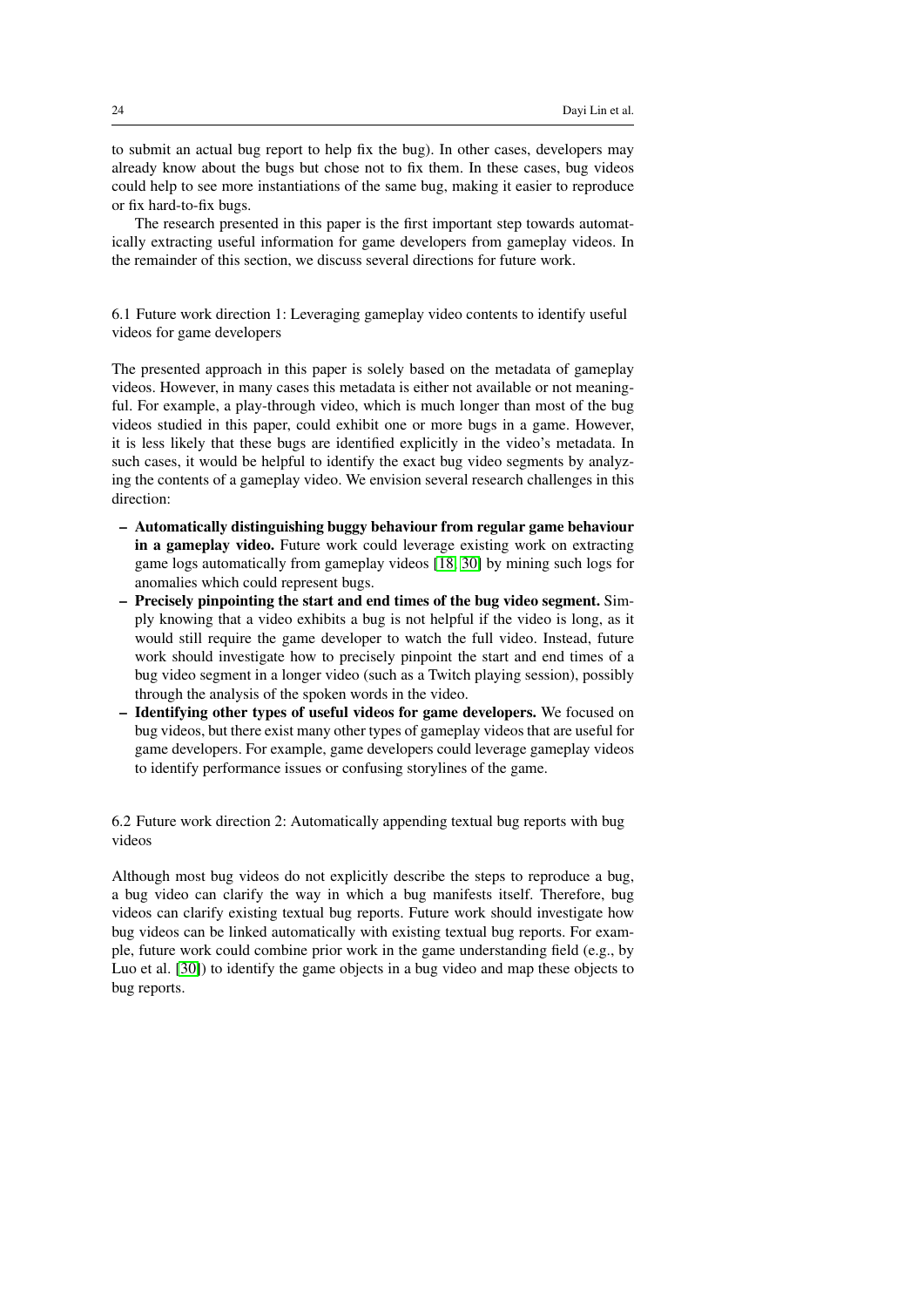# <span id="page-24-0"></span>7 Related Work

In this section, we discuss prior work that is related to our study. Rather than providing an exhaustive overview of all studies that leverage gameplay videos, which is outside the scope of our paper, we discuss the most important studies. The contribution of our study in comparison to prior work is that to the best of our knowledge, we are the first to propose an approach for identifying game videos that showcase a game bug.

# 7.1 Studies on Gameplay Videos

Lewis et al. [\[22\]](#page-29-4) explored the software engineering aspect of gameplay videos. Lewis et al. summarized a taxonomy of video game bugs by observing patterns from bug videos on YouTube. They identified YouTube's bug videos as *"a rich resource ... provide a startling amount of coverage; far more than any single research group could ever hope to expose personally"*.

Another usage of gameplay videos that is relevant to software engineers is to automatically extract game logs. These game logs can be used by game designers to study the field usage of a game or the field behaviour of its players. For example, Jacob et al. [\[18\]](#page-28-8) used image processing techniques and predefined image patterns to extract game logs from gameplay videos of the *Super Mario Bros.* game. Luo et al. [\[30\]](#page-29-12) used convolutional neural networks and transfer learning to extract game logs from gameplay videos of the *Super Mario Bros.*, *Megaman* and *Skyrim* games.

Several studies investigated why people watch gameplay videos. For example, Sjblom and Hamari [\[39\]](#page-30-9) and Hilvert-Bruce et al. [\[15\]](#page-28-9) found that Twitch users watch Twitch videos for different types of gratification, such as social integrative reasons and tension release.

Several studies use gameplay videos in combination with machine learning to learn how to play a game. For example, Mnih et al. [\[31\]](#page-29-13) used gameplay videos as the input to a convolutional neural network to learn how to play Atari games. Mnih et al.'s study laid the foundation for the automated gameplay of more advanced games such as the *Doom* game [\[20\]](#page-29-14). Guzdial et al. [\[13\]](#page-28-10) proposed a search-based approach to learn the game engine of a game from gameplay videos. In another study, Guzdial et al. [\[14\]](#page-28-11) propose a framework for automatically creating commentaries for gameplay videos. Fulda et al. [\[10\]](#page-28-12) automatically detect interaction modes in gameplay videos, i.e., situations that require a certain interaction. Their approach recommends whether the identified objects in a screenshot are a threat or require exploration, bartering or solving a puzzle (such as picking a lock).

Finally, several studies focus on using gameplay videos to automatically generate game levels. Guzdial and Riedl [\[12\]](#page-28-13) designed an unsupervised machine learning process that can automatically generate full video game levels from gameplay videos, using K-Means and probabilistic graphical models. Summerville et al. [\[40\]](#page-30-10) proposed a machine learning technique that uses Long Short-Term Memory Recurrent Neural Networks (LSTM RNNs) to generate levels based on latent play styles learnt from the Super Mario Bros gameplay videos.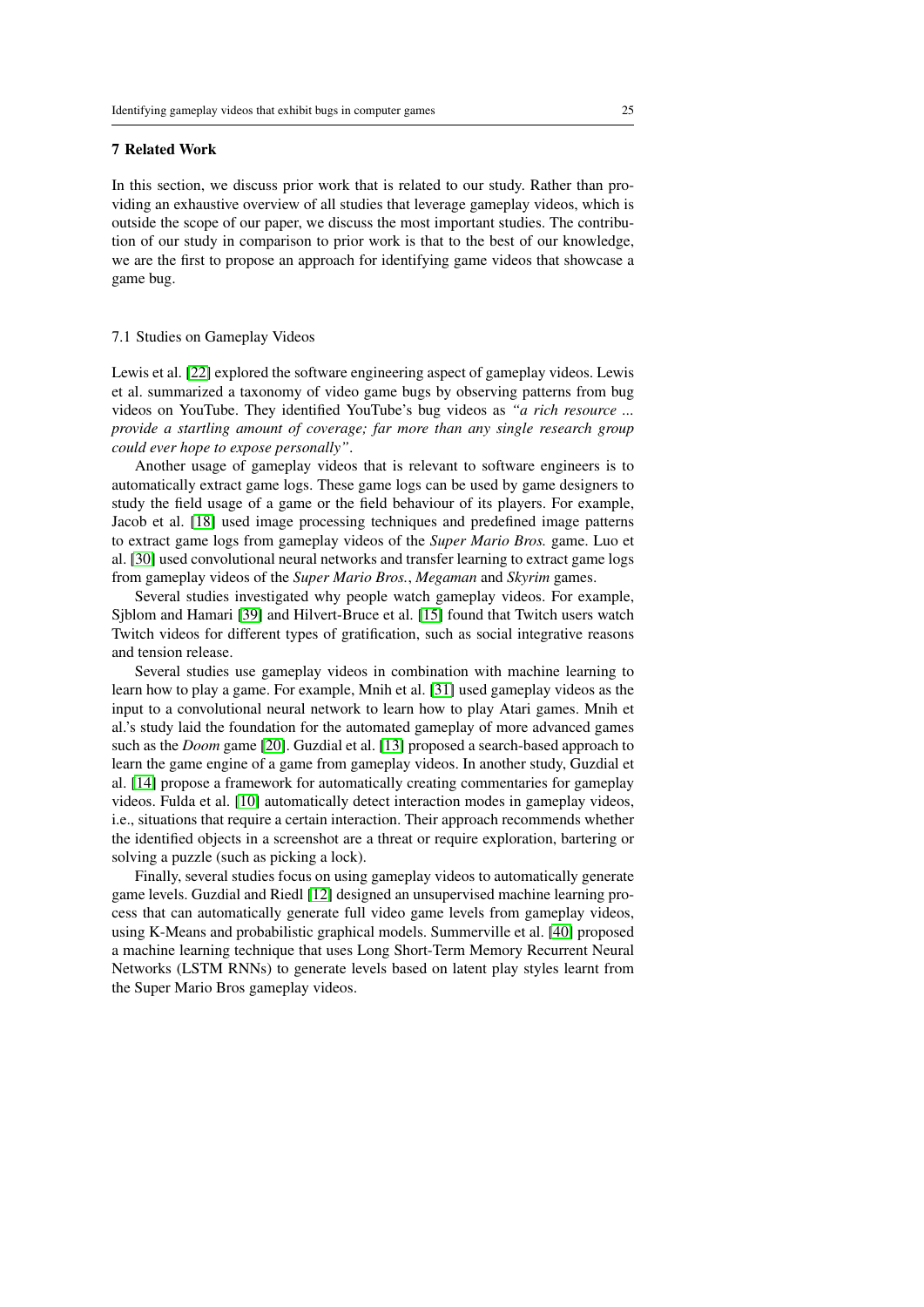# 7.2 Studies on Improving Bug Report Quality

Several studies have focused on the quality of bug reports. Zimmermann et al. [\[48\]](#page-30-8) conducted a survey among the community of Apache, Eclipse and Mozilla to understand the characteristics of high quality bug reports, and revealed the mismatch of information between what developers need and what bug reporters provide. The study highlights that for developers, the most needed information is the steps to reproduce, which is considered by users as difficult to provide. In addition, the most severe problem is not wrong information, but absent information. The study also highlights the potential value of video bug reports, using the "Best of Bugzilla" bug report, Eclipse bug 113206 as an example. This bug report includes a video to demonstrate the complicated steps to reproduce the bug. Hooimeijer and Weimer [\[17\]](#page-28-14) analyzed over 27,000 bug reports for Mozilla Firefox to model the bug report quality. The analysis showed that attachment count and comment count have the highest impact on the quality of a bug report. Linstead and Pierre [\[27\]](#page-29-15) proposed a new measure of bug report quality called latent topic coherence, by modelling Gnome bug reports with Latent Dirichlet Allocation (LDA). Zimmermann et al. [\[47\]](#page-30-11) proposed four broad directions for enhancing the current bug tracking systems to collect bug reports with higher quality, one of which suggests the bug reporting tool to integrate capture/replay functionality or a screenshot.

### 7.3 Mining Online Gaming Distribution Platforms

Mining data from online gaming distribution platforms (such as the Steam platform) is an area that has been actively researched recently. Chambers et al. [\[5\]](#page-28-15) collected various game-related data from both servers of games and the Steam platform. The study demonstrated that it is difficult to provide enough resources at launch time of a game. In addition, the study also claimed that gamers are extremely difficult to satisfy. Blackburn et al. [\[3\]](#page-28-16) analyzed more than 12 million player profiles on the Steam Community, with 700,000 profiles being flagged as cheaters. They showed that whether a player has cheating friends plays an important role in whether a player becomes a cheater.

In our prior work, we analyzed the Steam platform to study multiple aspects of Software Engineering practice in game development [\[23,](#page-29-2) [24,](#page-29-16) [26\]](#page-29-5). We studied urgent updates of popular games on the Steam platform to help developers avoid unnecessary stress during game development, and produce games with higher user-perceived quality [\[23\]](#page-29-2). One of our major findings is that games using frequent update strategy tend to require more urgent updates. In addition, we analyzed the early access games on the Steam platform [\[24\]](#page-29-16), and suggested game developers to use the early access model as a way to build up positive reputations, and avoid relying on the sales during early access stage for game development. Recently, we conducted a large-scale empirical study of the game reviews on the Steam platform [\[26\]](#page-29-5). We concluded that game reviews are different from mobile app reviews along several aspects, and that prior studies on mobile app reviews may need to be revisited.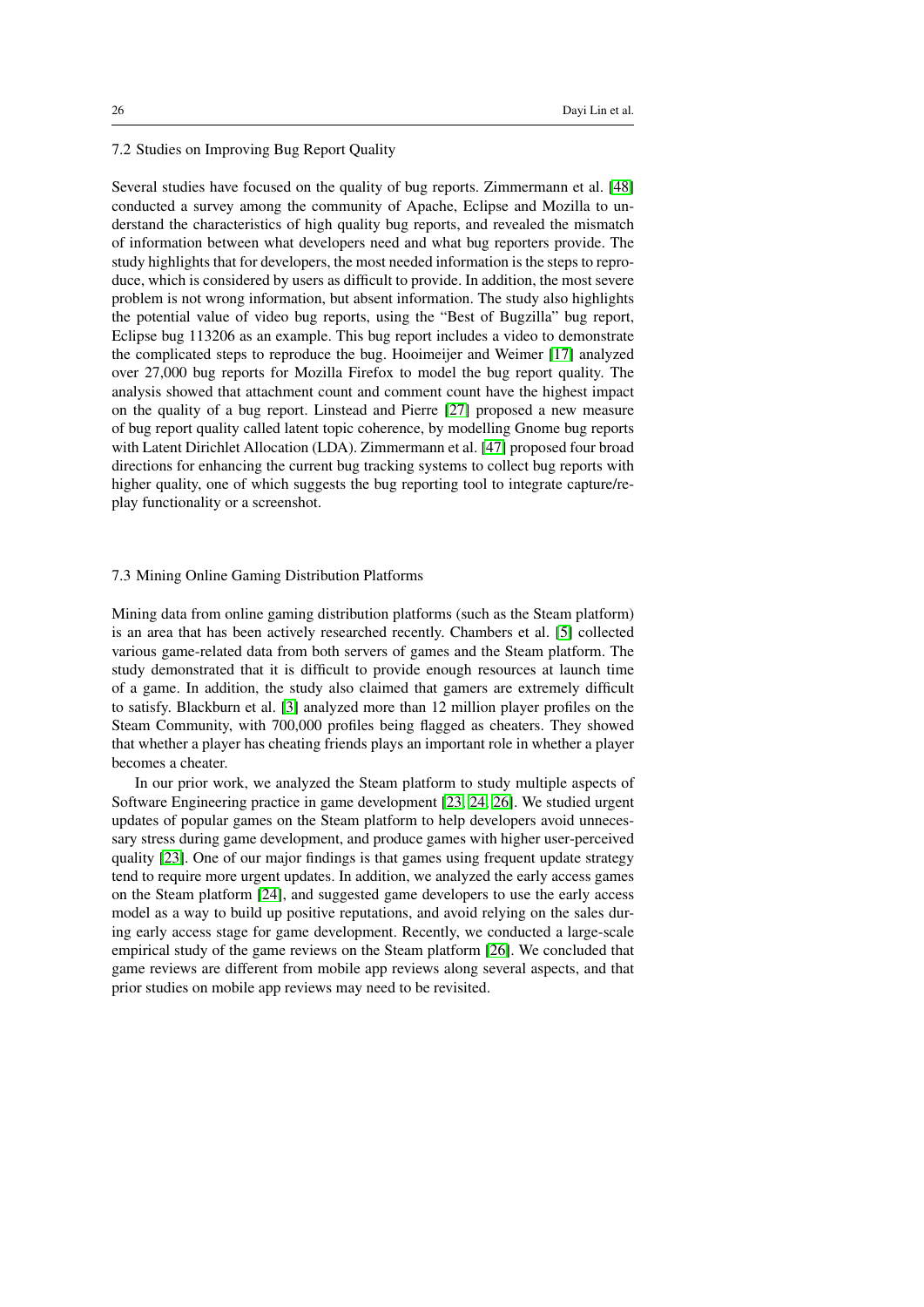# <span id="page-26-0"></span>8 Threats to Validity

This section presents the threats to the validity of our findings.

#### 8.1 Internal Validity

A threat to the validity of our findings is that we only collected videos that are explicitly linked to specific games, on both the Steam platform, and YouTube. This constraint ensures that the number of videos of a game is an accurate lower bound. However, as it is not mandatory for gamers to link videos to games in either the Steam platform or on YouTube, there may exist more videos related to studied games that were not collected.

In both Section [4](#page-7-0) (96 videos) and Section [5](#page-13-0) (1,400 videos), we manually verified whether a gameplay video is a bug video, for a total of 1,496 gameplay videos. While this process was manual, it was straightforward (though time-consuming). We would like to emphasize that our model is necessary to reduce the required time to identify bug videos, not to reduce the difficulty of the identification process. Because of the low degree of difficulty of the identification, we did not cross-validate the identification process.

In this paper, we built a universal model to predict the likelihood that a gameplay video showcases a game bug across all games. However, the gamer community of different games may have different patterns when posting bug videos. In this case, game-specific models may outperform a universal model. In practice, newly-released games may not have enough historical data to train a game-specific model. Nonetheless, our approach can be adopted for building game-specific models as well.

It is possible that in some rare instances a person has multiple Steam accounts. Hence, the reported numbers in our findings are a high estimate of the actual number of gamers for which those findings hold.

#### 8.2 External Validity

In our preliminary study (Section [4\)](#page-7-0), we focused on the gameplay videos on the Steam platform. The findings of our preliminary study may not be generalizable to other games on different distribution platforms. However, as stated in Section [2,](#page-2-0) Steam is the largest online distribution platform for PC games. Hence, the games on the Steam platform are representative for a large number of games. Future studies are necessary to investigate how our results apply to games from other platforms, such as the Xbox.

In Section [5,](#page-13-0) we evaluated the generalizability of our approach using four games that are not on the Steam platform. Future studies are needed to examine the generalizability of the approach on a larger number of games.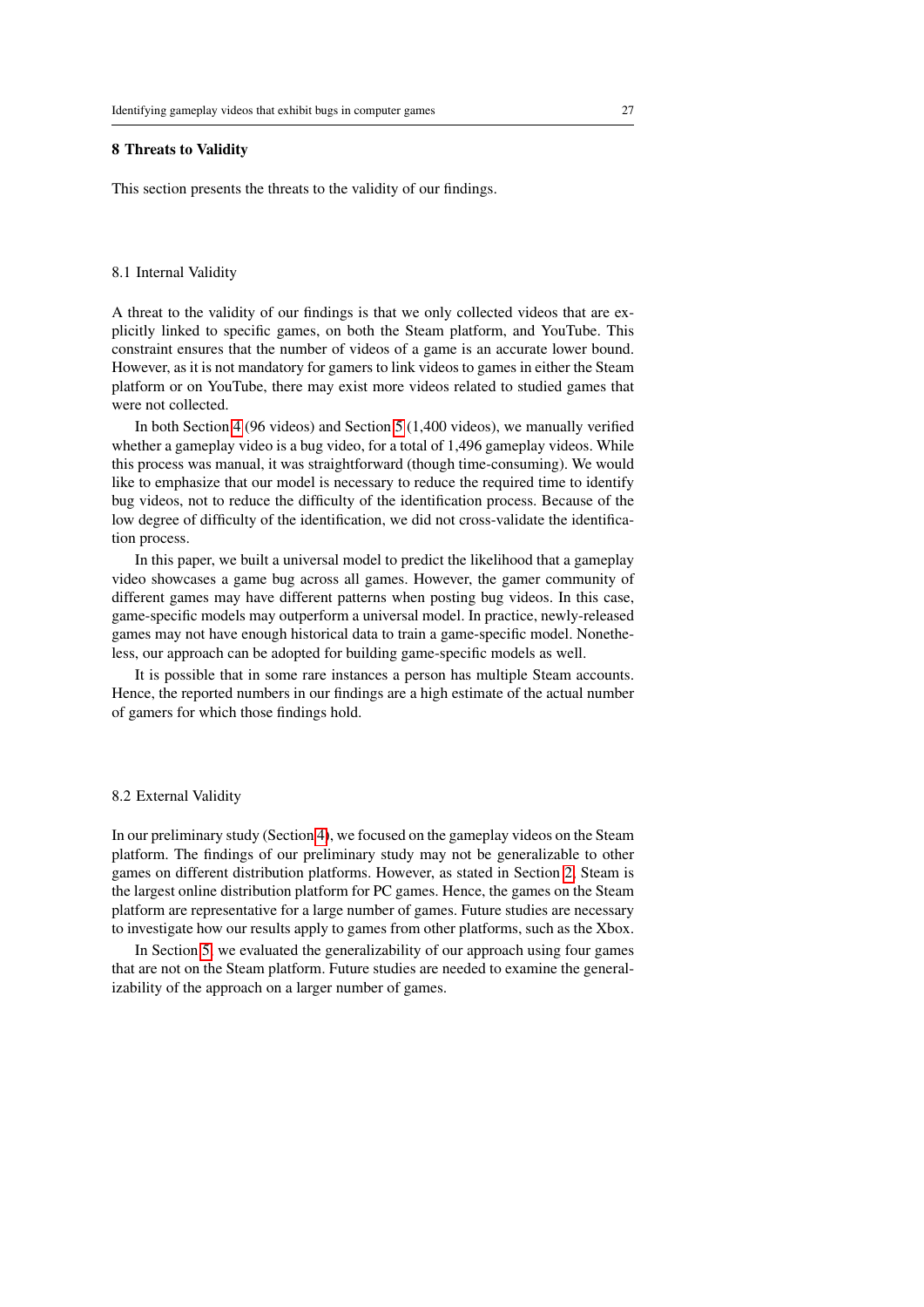# <span id="page-27-0"></span>9 Conclusion

The user-perceived quality is crucial to the success of a game. Hence, it is necessary to efficiently and effectively deal with bugs in a game. In recent years gameplay videos have become popular in the gaming community to showcase the problems of a game to other gamers. However, there have been no studies of how developers can leverage such gameplay videos as an additional source for learning about bugs in their games.

In this paper, we explored the practicality of using gameplay videos that are available online as a supplementary source of learning about bugs in games. We first conducted a preliminary study on gameplay videos on the Steam platform, and found that naïve approaches to identify bug videos, such as keyword searching, are inefficient and imprecise. In particular, the naïve keyword searching approach only has a precision of 56.25%. We then proposed an approach that uses the metadata of gameplay videos to train logistic regression, neural network and random forest classifiers, to determine the likelihood that a gameplay video showcases a game bug. We further evaluated the best-performing classifier, the random forest classifier, on 10 Steam games and 4 non-Steam games. Overall, the approach achieves both a mean average precision at 10 and a mean average precision at 100 of 0.91, and shows a good generalizability. We also identified the impact of different factors on the likelihood of a video related to bugs. Our study makes the following contributions:

- The first to showcase that it is practical to automatically identify bug videos with high precision.
- An analysis of the characteristics of bug videos.
- A labelled dataset and the metadata of 1,496 bug videos [\[25\]](#page-29-6) to enable further studies in this important research direction.

Our paper takes the first important step to automatically identify gameplay videos that contain useful information for game developers. In future work, researchers should extend our approach to identify useful information in longer gameplay videos. For example, a future approach could pinpoint the exact locations of useful information in long gameplay videos on the Twitch service, a service for broadcasting gameplay sessions. The challenge of identifying useful information in Twitch gameplay sessions is that (1) they are often several hours long and (2) they contain less metadata than the videos that we studied in this paper. Another future direction is to automatically append existing textual bug reports with video snippets in which the particular bug is exhibited.

# References

- <span id="page-27-1"></span>1. Alexa (2018) Youtube.com traffic, demographics and competitors - alexa. <https://www.alexa.com/siteinfo/youtube.com>, (last visited: Mar 25, 2019)
- <span id="page-27-2"></span>2. Baeza-Yates R, Ribeiro-Neto B, et al (1999) Modern information retrieval, vol 463. ACM press New York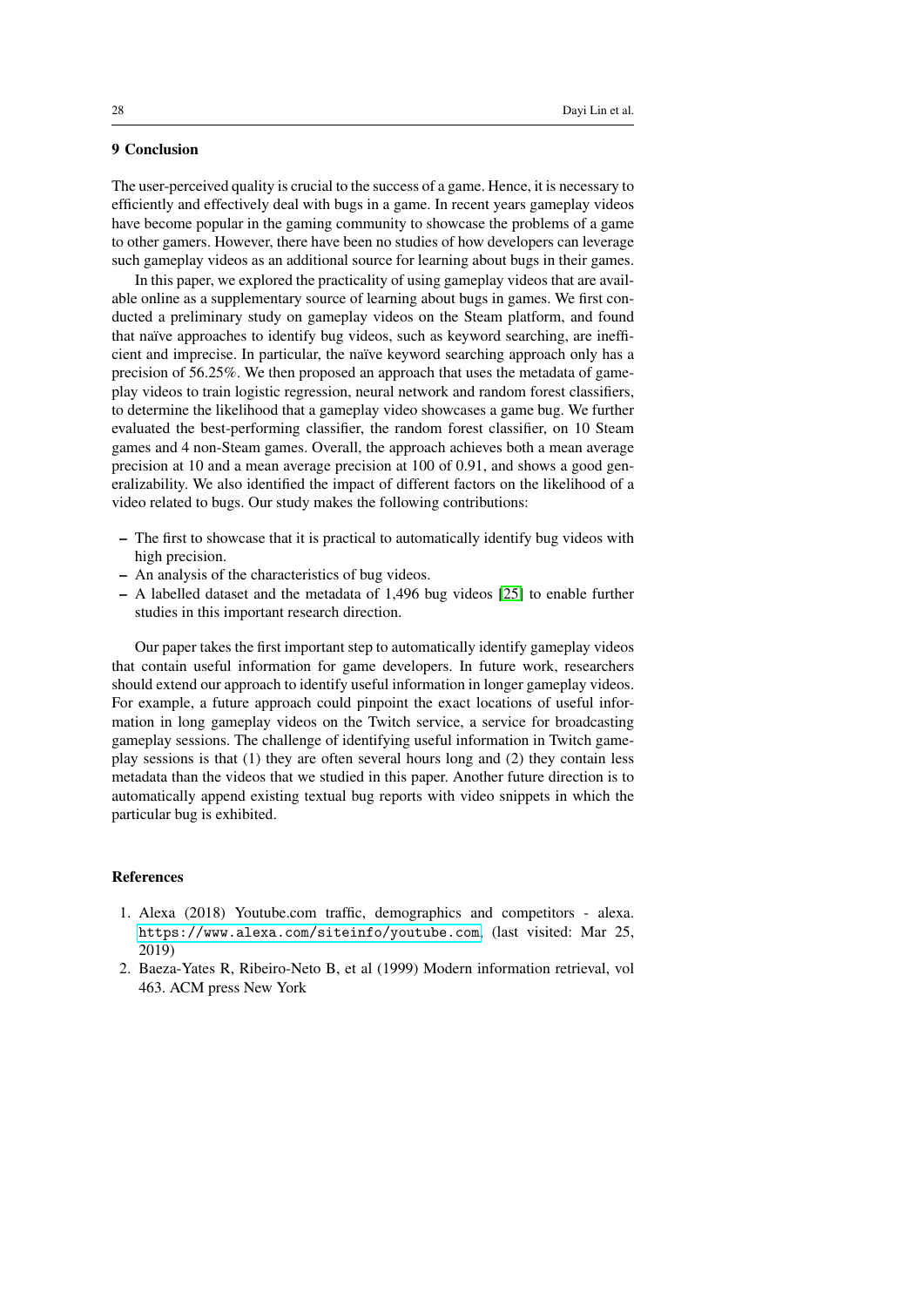- <span id="page-28-16"></span>3. Blackburn J, Kourtellis N, Skvoretz J, Ripeanu M, Iamnitchi A (2014) Cheating in online games: A social network perspective. ACM Transactions on Internet Technology (TOIT) 13(3):9
- <span id="page-28-0"></span>4. CCP Habakuk (2017) Bug reporting - eve community. [https://community.](https://community.eveonline.com/support/test-servers/bug-reporting/) [eveonline.com/support/test-servers/bug-reporting/](https://community.eveonline.com/support/test-servers/bug-reporting/), (last visited: Mar 25, 2019)
- <span id="page-28-15"></span>5. Chambers C, Feng Wc, Sahu S, Saha D (2005) Measurement-based characterization of a collection of on-line games. In: Proceedings of the 5th ACM SIG-COMM conference on Internet Measurement, USENIX Association, pp 1–14
- <span id="page-28-7"></span>6. Cleveland WS, Devlin SJ (1988) Locally weighted regression: an approach to regression analysis by local fitting. Journal of the American statistical association 83(403):596–610
- <span id="page-28-5"></span>7. Efron B (1983) Estimating the error rate of a prediction rule: improvement on cross-validation. Journal of the American statistical association 78(382):316– 331
- <span id="page-28-1"></span>8. Ekaterina Petrova, Netta Gross (2017) 4 reasons people watch gaming content on Youtube. [https://www.thinkwithgoogle.com/consumer-insights/](https://www.thinkwithgoogle.com/consumer-insights/statistics-youtube-gaming-content/) [statistics-youtube-gaming-content/](https://www.thinkwithgoogle.com/consumer-insights/statistics-youtube-gaming-content/), (last visited: Mar 25, 2019)
- <span id="page-28-2"></span>9. Electronic Arts Inc (2018) Origin. <https://www.origin.com>, (last visited: Mar 25, 2019)
- <span id="page-28-12"></span>10. Fulda N, Ricks D, Murdoch B, Wingate D (2018) Threat, explore, barter, puzzle: A semantically-informed algorithm for extracting interaction modes. In: The Workshops of the 32nd AAAI Conference on Artificial Intelligence, pp 1–5
- <span id="page-28-4"></span>11. Google (2018) Irrelevant keywords - search console help. [https://support.](https://support.google.com/webmasters/answer/66358) [google.com/webmasters/answer/66358](https://support.google.com/webmasters/answer/66358), (last visited: Mar 25, 2019)
- <span id="page-28-13"></span>12. Guzdial M, Riedl M (2016) Game level generation from gameplay videos. In: Twelfth Artificial Intelligence and Interactive Digital Entertainment Conference
- <span id="page-28-10"></span>13. Guzdial M, Li B, Riedl MO (2017) Game engine learning from video. In: Proceedings of the 26th International Joint Conference on Artificial Intelligence (IJ-CAI), pp 3707–3713
- <span id="page-28-11"></span>14. Guzdial M, Shah S, Riedl M (2018) Towards automated let's play commentary. CoRR abs/1809.09424
- <span id="page-28-9"></span>15. Hilvert-Bruce Z, Neill JT, Sjblom M, Hamari J (2018) Social motivations of live-streaming viewer engagement on Twitch. Computers in Human Behavior 84:58–67
- <span id="page-28-3"></span>16. Ho TK (1995) Random decision forests. In: Proceedings of the 3rd International Conference on Document Analysis and Recognition, IEEE, vol 1, pp 278–282
- <span id="page-28-14"></span>17. Hooimeijer P, Weimer W (2007) Modeling bug report quality. In: Proceedings of the 22nd IEEE/ACM international conference on Automated software engineering, ACM, pp 34–43
- <span id="page-28-8"></span>18. Jacob LB, Kohwalter TC, Machado AFV, Clua EWG, d Oliveira D (2014) A non-intrusive approach for 2d platform game design analysis based on provenance data extracted from game streaming. In: Brazilian Symposium on Computer Games and Digital Entertainment, pp 41–50
- <span id="page-28-6"></span>19. Kabinna S, Bezemer CP, Shang W, Syer MD, Hassan AE (2018) Examining the stability of logging statements. Empirical Software Engineering 23(1):290–333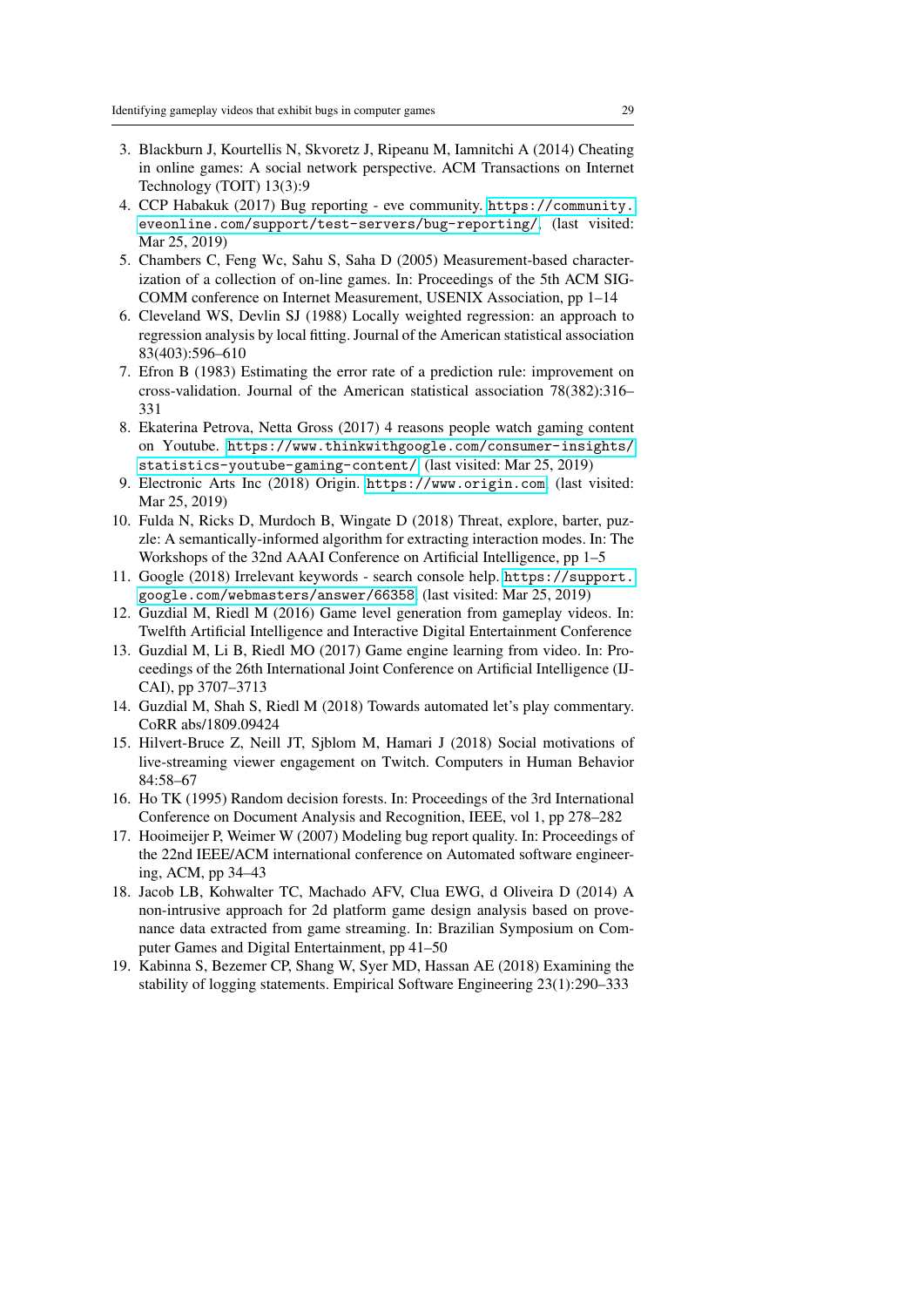- <span id="page-29-14"></span>20. Kempka M, Wydmuch M, Runc G, Toczek J, Jakowski W (2016) ViZDoom: A Doom-based AI research platform for visual reinforcement learning. In: IEEE Conference on Computational Intelligence and Games (CIG), pp 1–8
- <span id="page-29-10"></span>21. Larson RR (2010) Introduction to information retrieval. Journal of the American Society for Information Science and Technology 61(4):852–853
- <span id="page-29-4"></span>22. Lewis C, Whitehead J, Wardrip-Fruin N (2010) What went wrong: a taxonomy of video game bugs. In: Proceedings of the 5th International Conference on the Foundations of Digital Games, ACM, pp 108–115
- <span id="page-29-2"></span>23. Lin D, Bezemer CP, Hassan AE (2017) Studying the urgent updates of popular games on the Steam platform. Empirical Software Engineering 22(4):2095–2126
- <span id="page-29-16"></span>24. Lin D, Bezemer CP, Hassan AE (2018) An empirical study of early access games on the Steam platform. Empirical Software Engineering 23(2):771–799
- <span id="page-29-6"></span>25. Lin D, Bezemer CP, Hassan AE (2019) Supplementary material for our paper. [https://github.com/SAILResearch/suppmaterial-19-dayi-game\\_](https://github.com/SAILResearch/suppmaterial-19-dayi-game_video) [video](https://github.com/SAILResearch/suppmaterial-19-dayi-game_video), (last visited: Mar 25, 2019)
- <span id="page-29-5"></span>26. Lin D, Bezemer CP, Zou Y, Hassan AE (2019) An empirical study of game reviews on the Steam platform. Empirical Software Engineering 24(1):170–207
- <span id="page-29-15"></span>27. Linstead E, Baldi P (2009) Mining the coherence of GNOME bug reports with statistical topic models. In: 6th IEEE International Working Conference on Mining Software Repositories, IEEE, pp 99–102
- <span id="page-29-7"></span>28. Long JD, Feng D, Cliff N (2003) Ordinal Analysis of Behavioral Data. John Wiley & Sons, Inc.
- <span id="page-29-11"></span>29. Louppe G, Wehenkel L, Sutera A, Geurts P (2013) Understanding variable importances in forests of randomized trees. In: Advances in Neural Information Processing Systems, pp 431–439
- <span id="page-29-12"></span>30. Luo Z, Guzdial M, Liao N, Riedl M (2018) Player experience extraction from gameplay video. In: AAAI Conference on Artificial Intelligence and Interactive Digital Entertainment, pp 1–7
- <span id="page-29-13"></span>31. Mnih V, Kavukcuoglu K, Silver D, Graves A, Antonoglou I, Wierstra D, Riedmiller MA (2013) Playing Atari with deep reinforcement learning. CoRR abs/1312.5602
- <span id="page-29-9"></span>32. NLTK Project (2017) Natural Language Toolkit. <https://www.nltk.org/>, (last visited: Mar 25, 2019)
- <span id="page-29-1"></span>33. Phillips T (2018) The human cost of Red Dead Redemption 2. [https://www.eurogamer.net/articles/](https://www.eurogamer.net/articles/2018-10-25-the-human-cost-of-red-dead-redemption-2) [2018-10-25-the-human-cost-of-red-dead-redemption-2](https://www.eurogamer.net/articles/2018-10-25-the-human-cost-of-red-dead-redemption-2), (last visited: Mar 25, 2019)
- <span id="page-29-0"></span>34. PwC (2016) Value of the global video games market from 2011 to 2020 (in billion u.s. dollars). [https://www.statista.com/statistics/246888/](https://www.statista.com/statistics/246888/value-of-the-global-video-game-market/) [value-of-the-global-video-game-market/](https://www.statista.com/statistics/246888/value-of-the-global-video-game-market/), (last visited: Mar 25, 2019)
- <span id="page-29-3"></span>35. Riot Afic (2015) How to report a game bug. [https:](https://boards.na.leagueoflegends.com/en/c/bug-report/3mQGBEjA-how-to-report-a-game-bug) [//boards.na.leagueoflegends.com/en/c/bug-report/](https://boards.na.leagueoflegends.com/en/c/bug-report/3mQGBEjA-how-to-report-a-game-bug) [3mQGBEjA-how-to-report-a-game-bug](https://boards.na.leagueoflegends.com/en/c/bug-report/3mQGBEjA-how-to-report-a-game-bug), (last visited: Mar 25, 2019)
- <span id="page-29-8"></span>36. Romano J, Kromrey JD, Coraggio J, Skowronek J, Devine L (2006) Exploring methods for evaluating group differences on the NSSE and other surveys: Are the t-test and Cohen's d indices the most appropriate choices. In: Annual meeting of